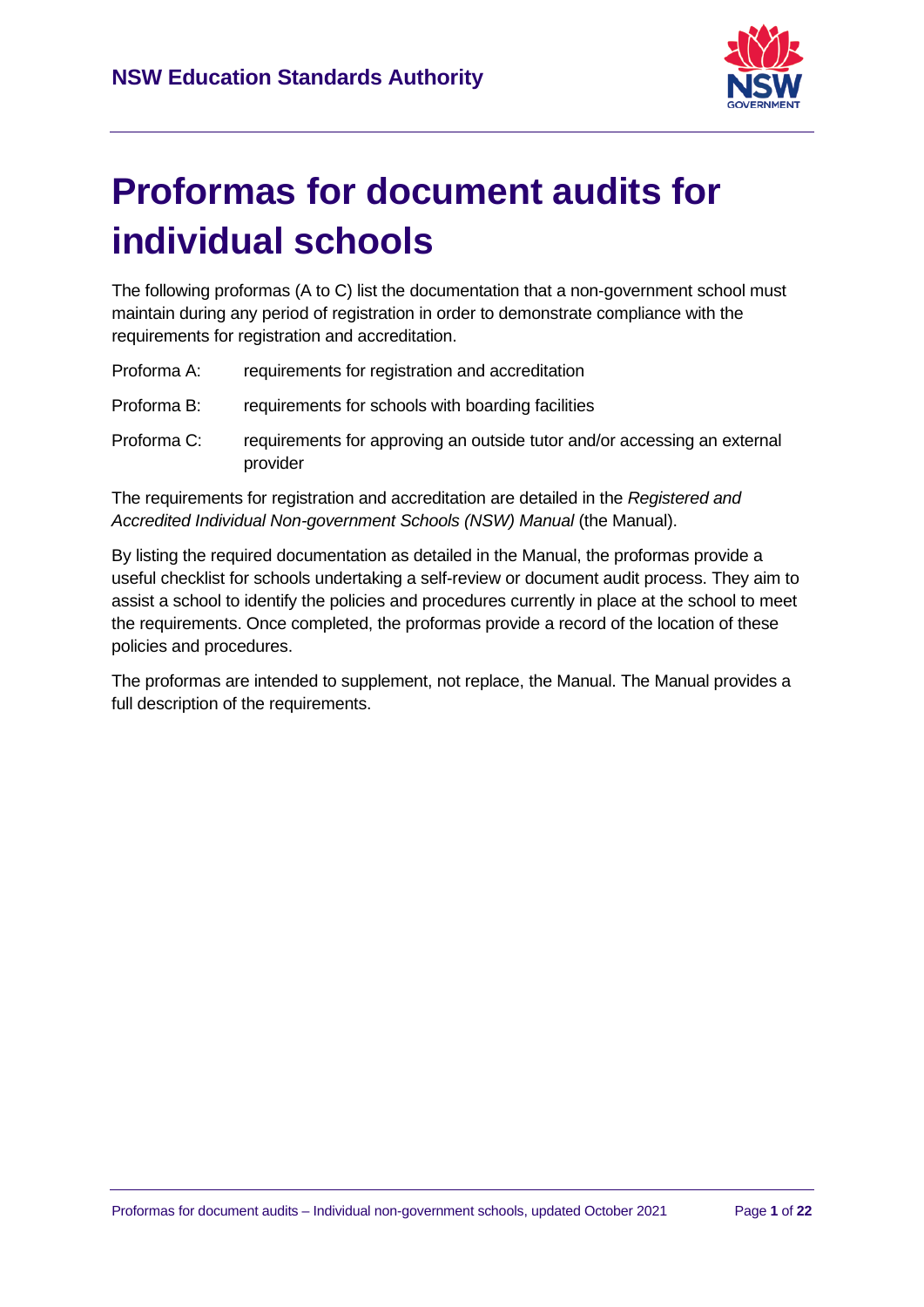# **Proforma A: Identifying existing school documentation that meets the requirements for registration and accreditation**

| Policies, procedures, processes and other documentation required as                                                                                                                                                                                 | Does the school have this documentation? |            |           |     |                                                                    |                                       |  |
|-----------------------------------------------------------------------------------------------------------------------------------------------------------------------------------------------------------------------------------------------------|------------------------------------------|------------|-----------|-----|--------------------------------------------------------------------|---------------------------------------|--|
| evidence of compliance for each requirement as listed in the Registered<br>and Accredited Individual Non-government Schools (NSW) Manual                                                                                                            | <b>Manual</b><br>reference               | <b>Yes</b> | <b>No</b> | n/a | If yes, school document<br>name, location and date last<br>revised | <b>Responsible</b><br>staff<br>member |  |
| Proprietor                                                                                                                                                                                                                                          |                                          |            |           |     |                                                                    |                                       |  |
| evidence that the school's proprietor is a legal entity approved by the Minister<br>to operate an individual registered non-government school (e.g.<br>memorandum, constitution, article of association, a trust deed or<br>incorporation document) | 3.1                                      |            |           |     |                                                                    |                                       |  |
| Staff - Teaching staff responsible for delivering the curriculum                                                                                                                                                                                    |                                          |            |           |     |                                                                    |                                       |  |
| a non-government school must have a teacher accreditation authority that has<br>been approved under NESA's TAA Guidelines                                                                                                                           | 3.2.1                                    |            |           |     |                                                                    |                                       |  |
| records of teachers that have been employed and their teacher accreditation<br>details                                                                                                                                                              | 3.2.1                                    |            |           |     |                                                                    |                                       |  |
| a plan for providing alternate qualified teaching staff in the event that regular<br>teaching staff are unavailable                                                                                                                                 | 3.2.1                                    |            |           |     |                                                                    |                                       |  |
| evidence that demonstrates how the school will support teachers in attaining<br>and maintaining teacher accreditation                                                                                                                               | 3.2.1                                    |            |           |     |                                                                    |                                       |  |
| Curriculum - Primary and Years 7-10 (registration only)                                                                                                                                                                                             |                                          |            |           |     |                                                                    |                                       |  |
| timetables for each Year/class showing allocation of time and teaching staff<br>for each KLA                                                                                                                                                        | 3.3.1.1<br>3.3.1.2                       |            |           |     |                                                                    |                                       |  |
| the scope and sequence of learning/units of work in relation to the outcomes<br>of NESA syllabuses for each KLA for each Year                                                                                                                       | 3.3.1.1<br>3.3.1.2                       |            |           |     |                                                                    |                                       |  |
| an assessment plan indicating how students' performance in each KLA is<br>assessed, monitored and recorded                                                                                                                                          | 3.3.1.1<br>3.3.1.2                       |            |           |     |                                                                    |                                       |  |
| an overview of the process for reporting student achievement                                                                                                                                                                                        | 3.3.1.1<br>3.3.1.2                       |            |           |     |                                                                    |                                       |  |
| a school must have resources and equipment available for providing the<br>required KLAs/courses                                                                                                                                                     | 3.3.1.1<br>3.3.1.2                       |            |           |     |                                                                    |                                       |  |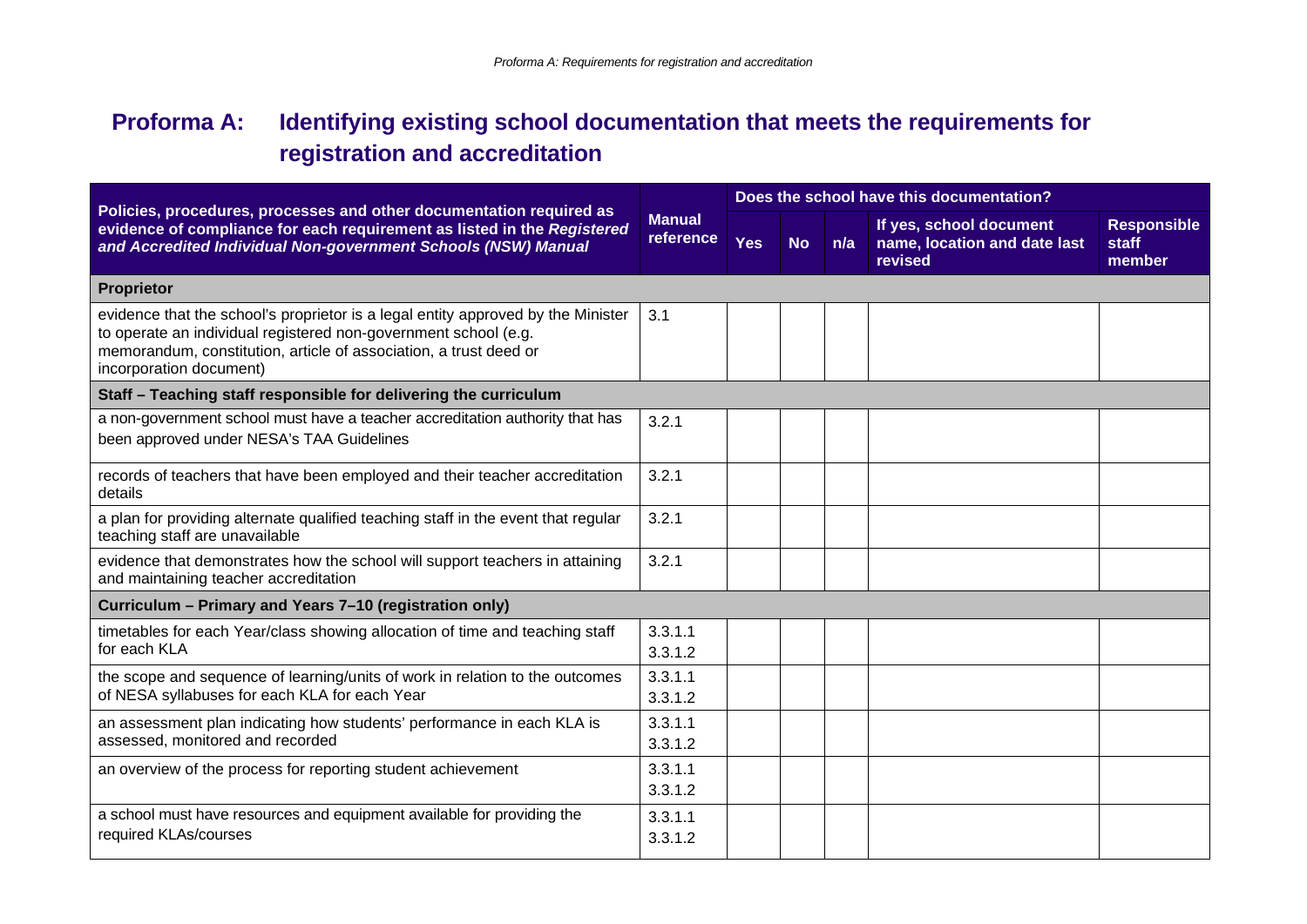|                                                                                                                                                                                                                                                                                                                                                                   | <b>Manual</b><br>reference | Does the school have this documentation? |           |     |                                                                    |                                       |  |  |
|-------------------------------------------------------------------------------------------------------------------------------------------------------------------------------------------------------------------------------------------------------------------------------------------------------------------------------------------------------------------|----------------------------|------------------------------------------|-----------|-----|--------------------------------------------------------------------|---------------------------------------|--|--|
| Policies, procedures, processes and other documentation required as<br>evidence of compliance for each requirement as listed in the Registered<br>and Accredited Individual Non-government Schools (NSW) Manual                                                                                                                                                   |                            | <b>Yes</b>                               | <b>No</b> | n/a | If yes, school document<br>name, location and date last<br>revised | <b>Responsible</b><br>staff<br>member |  |  |
| Curriculum - Primary and Years 7-10 (registration only) (continued)                                                                                                                                                                                                                                                                                               |                            |                                          |           |     |                                                                    |                                       |  |  |
| evidence that the school, if registered or exempt from registration only,<br>informs parents of students in writing each year that the school is not eligible<br>to enter candidates for the Record of School Achievement (RoSA) and<br>indicates the consequences for potential candidates for that credential of the<br>school not being accredited (7-10 only) | 3.3.1.2                    |                                          |           |     |                                                                    |                                       |  |  |
| Curriculum - Years 11 and 12 (registration only)                                                                                                                                                                                                                                                                                                                  |                            |                                          |           |     |                                                                    |                                       |  |  |
| timetables for each Year/class showing the allocation of time and teaching<br>staff for each course                                                                                                                                                                                                                                                               | 3.3.1.3                    |                                          |           |     |                                                                    |                                       |  |  |
| the scope and sequence of learning/units of work in relation to the outcomes<br>of NESA syllabuses for each course for each Year                                                                                                                                                                                                                                  | 3.3.1.3                    |                                          |           |     |                                                                    |                                       |  |  |
| an assessment plan indicating how students' performance in each course is<br>assessed, monitored and recorded                                                                                                                                                                                                                                                     | 3.3.1.3                    |                                          |           |     |                                                                    |                                       |  |  |
| courses of study for each student each year that comply with a pattern of<br>study for Year 11 and Year 12 as described on the ACE website for<br>candidates for the HSC (ACE 8005)                                                                                                                                                                               | 3.3.1.3                    |                                          |           |     |                                                                    |                                       |  |  |
| an overview of the process for reporting student achievement                                                                                                                                                                                                                                                                                                      | 3.3.1.3                    |                                          |           |     |                                                                    |                                       |  |  |
| a school must have resources and equipment available for providing the<br>required KLAs/courses                                                                                                                                                                                                                                                                   | 3.3.1.3                    |                                          |           |     |                                                                    |                                       |  |  |
| evidence that the school, if registered or exempt from registration only,<br>informs parents of students in writing each year that the school is not eligible<br>to enter candidates for the Higher School Certificate ('HSC') and indicates the<br>consequences for potential candidates for that credential of the school not<br>being accredited               | 3.3.1.3                    |                                          |           |     |                                                                    |                                       |  |  |
| Curriculum - School of a kind                                                                                                                                                                                                                                                                                                                                     |                            |                                          |           |     |                                                                    |                                       |  |  |
| documentation to certify that each student is a foreign national or a child of a<br>foreign national, or a child of a kind as prescribed by the Regulations                                                                                                                                                                                                       | 3.3.4                      |                                          |           |     |                                                                    |                                       |  |  |
| documentation that indicates how the curriculum delivered by the school<br>meets the needs of the students                                                                                                                                                                                                                                                        | 3.3.4                      |                                          |           |     |                                                                    |                                       |  |  |
| timetables for each Year/class showing the allocation of time and teachers for<br>each learning area/course                                                                                                                                                                                                                                                       | 3.3.4                      |                                          |           |     |                                                                    |                                       |  |  |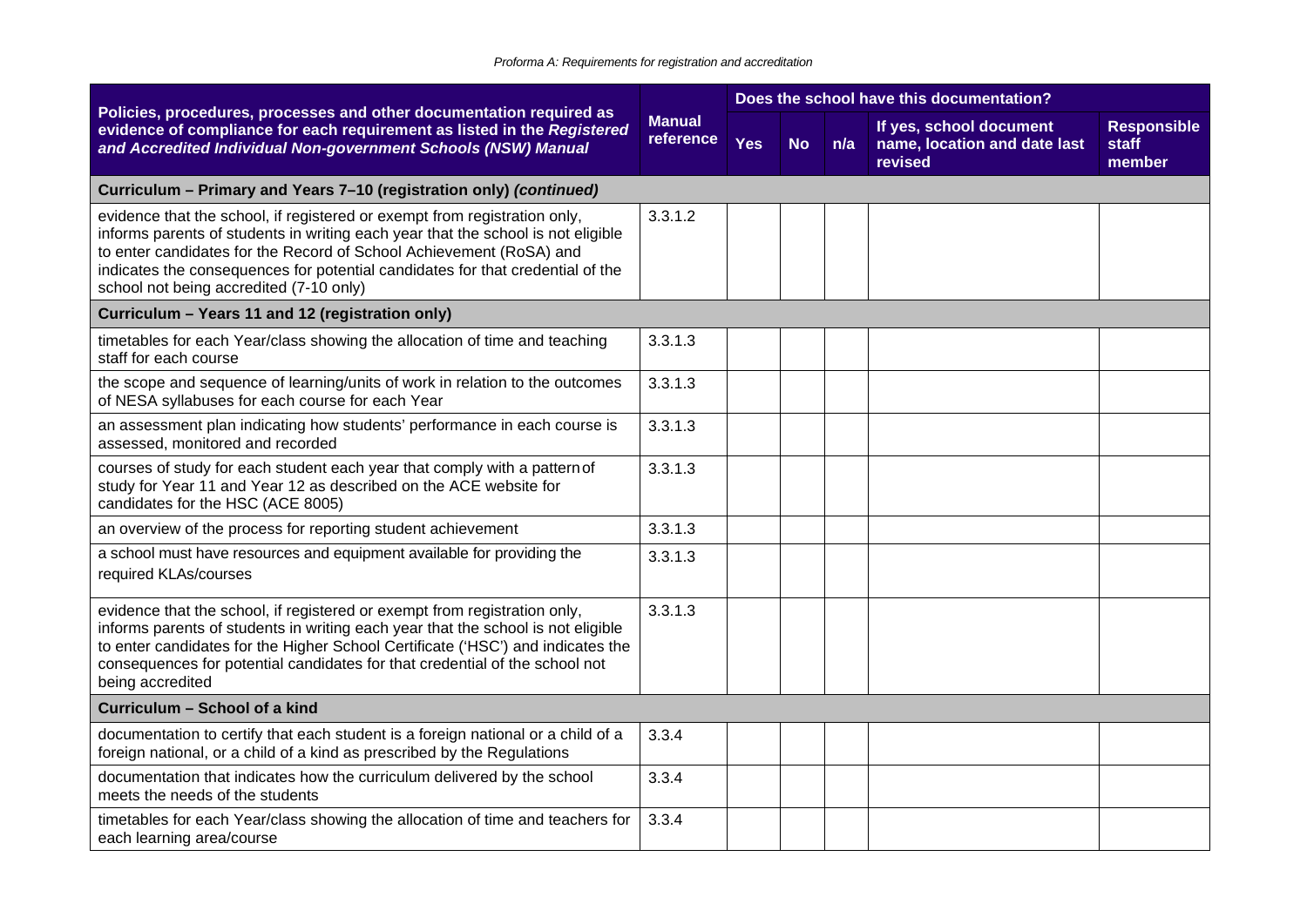|                                                                                                                                                                                                                                                                                                                                                                                |                            |            |           |     | Does the school have this documentation?                           |                                       |
|--------------------------------------------------------------------------------------------------------------------------------------------------------------------------------------------------------------------------------------------------------------------------------------------------------------------------------------------------------------------------------|----------------------------|------------|-----------|-----|--------------------------------------------------------------------|---------------------------------------|
| Policies, procedures, processes and other documentation required as<br>evidence of compliance for each requirement as listed in the Registered<br>and Accredited Individual Non-government Schools (NSW) Manual                                                                                                                                                                | <b>Manual</b><br>reference | <b>Yes</b> | <b>No</b> | n/a | If yes, school document<br>name, location and date last<br>revised | <b>Responsible</b><br>staff<br>member |
| Curriculum - School of a kind (continued)                                                                                                                                                                                                                                                                                                                                      |                            |            |           |     |                                                                    |                                       |
| the scope and sequence of learning/units of work in relation to each learning<br>area/course for each Year/class                                                                                                                                                                                                                                                               | 3.3.4                      |            |           |     |                                                                    |                                       |
| an assessment plan indicating how students' performance in each learning<br>area/course is assessed, monitored and recorded                                                                                                                                                                                                                                                    | 3.3.4                      |            |           |     |                                                                    |                                       |
| an overview of the process for reporting student achievement                                                                                                                                                                                                                                                                                                                   | 3.3.4                      |            |           |     |                                                                    |                                       |
| a school must have resources and equipment available for providing the<br>required learning area/courses                                                                                                                                                                                                                                                                       | 3.3.4                      |            |           |     |                                                                    |                                       |
| evidence that, if the school is a secondary school that is registered or exempt<br>from registration only, the school informs parents of students in writing each<br>year that the school is not eligible to enter candidates for the RoSA and/or the<br>HSC and indicates the consequences for potential candidates for that<br>credential of the school not being accredited | 3.3.4                      |            |           |     |                                                                    |                                       |
| evidence, where applicable, that where the school is registered to provide<br>education for children who are foreign nationals or the children of foreign<br>nationals, the teaching staff hold qualifications that are deemed appropriate<br>by the relevant education authority (or equivalent) to teach the curriculum<br>being delivered                                   | 3.3.4                      |            |           |     |                                                                    |                                       |
| <b>Accreditation - Record of School Achievement</b>                                                                                                                                                                                                                                                                                                                            |                            |            |           |     |                                                                    |                                       |
| timetables showing the allocation of time and teachers for each Year/class                                                                                                                                                                                                                                                                                                     | 5.1                        |            |           |     |                                                                    |                                       |
| documentation to indicate the total number of hours allocated to each course                                                                                                                                                                                                                                                                                                   | 5.1                        |            |           |     |                                                                    |                                       |
| the scope and sequence of learning/units of work mapped against the content<br>and outcomes of the relevant NESA syllabus for each course                                                                                                                                                                                                                                      | 5.1                        |            |           |     |                                                                    |                                       |
| confirmation that the school has policies for disability provisions in<br>accordance with the ACE website                                                                                                                                                                                                                                                                      | 5.1                        |            |           |     |                                                                    |                                       |
| assessment policies and procedures that comply with the requirements<br>documented on the ACE website and in NESA Official Notices, including<br>statements of school procedures and records in relation to the allocation of<br>grades in each Year 10 course                                                                                                                 | 5.1                        |            |           |     |                                                                    |                                       |
| an overview of the process for reporting student achievement                                                                                                                                                                                                                                                                                                                   | 5.1                        |            |           |     |                                                                    |                                       |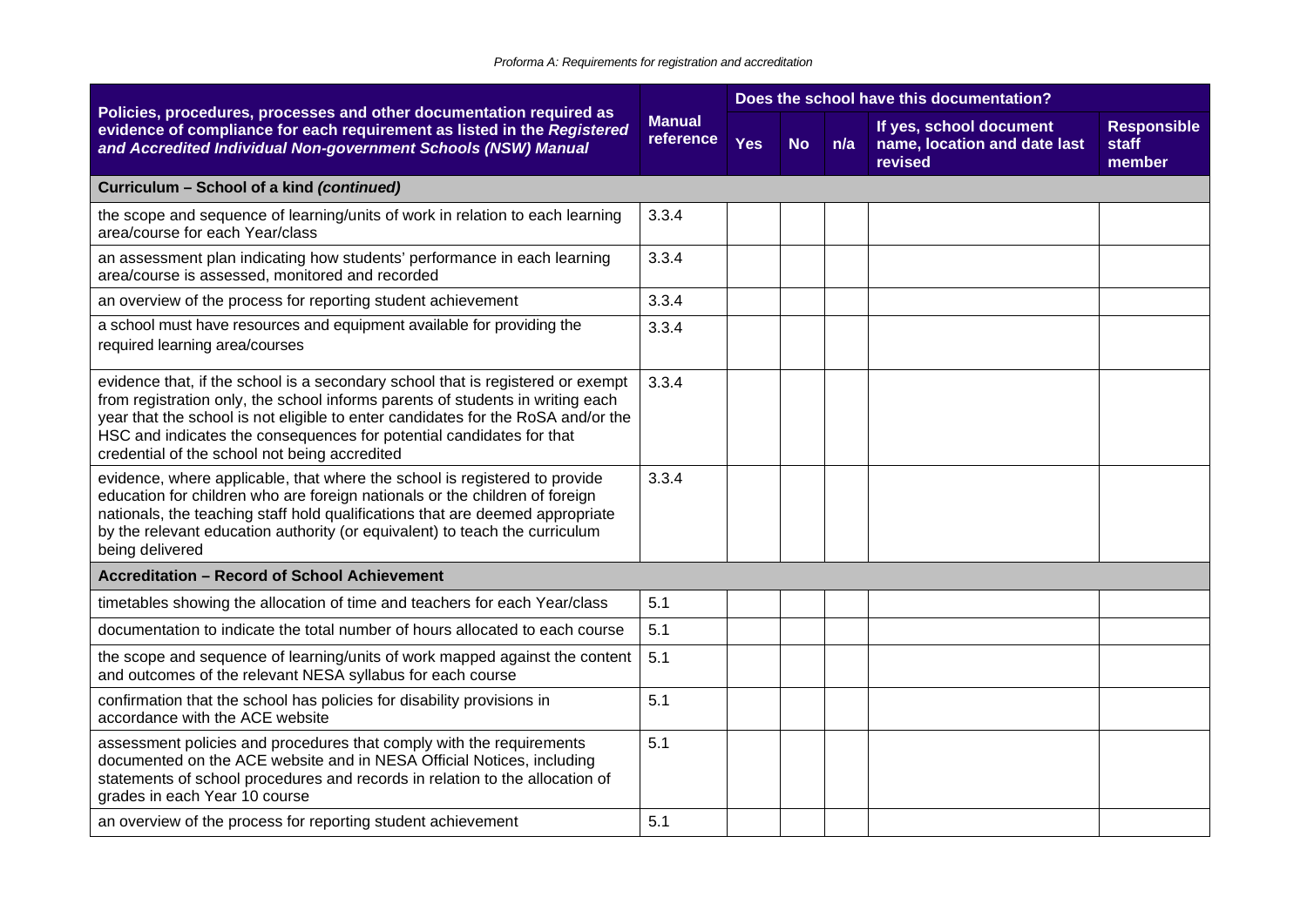#### *Proforma A: Requirements for registration and accreditation*

|                                                                                                                                                                                                                     |                            |            |           |     | Does the school have this documentation?                           |                                       |
|---------------------------------------------------------------------------------------------------------------------------------------------------------------------------------------------------------------------|----------------------------|------------|-----------|-----|--------------------------------------------------------------------|---------------------------------------|
| Policies, procedures, processes and other documentation required as<br>evidence of compliance for each requirement as listed in the Registered<br>and Accredited Individual Non-government Schools (NSW) Manual     | <b>Manual</b><br>reference | <b>Yes</b> | <b>No</b> | n/a | If yes, school document<br>name, location and date last<br>revised | <b>Responsible</b><br>staff<br>member |
| Accreditation - Record of School Achievement (continued)                                                                                                                                                            |                            |            |           |     |                                                                    |                                       |
| a school must have resources and equipment available for providing the<br>required KLA/courses                                                                                                                      | 5.1                        |            |           |     |                                                                    |                                       |
| <b>Accreditation - Higher School Certificate</b>                                                                                                                                                                    |                            |            |           |     |                                                                    |                                       |
| timetables showing the allocation of time and teachers for each Year/class                                                                                                                                          | 5.2.1                      |            |           |     |                                                                    |                                       |
| documentation to indicate the total number of hours allocated to each<br>Preliminary and HSC course                                                                                                                 | 5.2.1                      |            |           |     |                                                                    |                                       |
| evidence of courses of study for each student for each year that comply with<br>a pattern of study for Year 11 and Year 12 as described on the ACE website<br>for candidates for the HSC (ACE 8005)                 | 5.2.1                      |            |           |     |                                                                    |                                       |
| the scope and sequence of learning/units of work mapped against the content<br>and outcomes of the relevant NESA syllabus for each course                                                                           | 5.2.1                      |            |           |     |                                                                    |                                       |
| assessment policies and procedures which comply with the requirements<br>documented on the ACE website and in NESA Official Notices in relation to:                                                                 | 5.2.1                      |            |           |     |                                                                    |                                       |
| - statements of school procedures in relation to the allocation of grades in<br>each Preliminary course                                                                                                             |                            |            |           |     |                                                                    |                                       |
| organisational details of the school's assessment program for each course,<br>$\overline{\phantom{0}}$<br>giving the number and types of assessment tasks, components and<br>weightings and scheduling of the tasks |                            |            |           |     |                                                                    |                                       |
| marking, recording and reporting student achievement in assessment<br>tasks                                                                                                                                         |                            |            |           |     |                                                                    |                                       |
| administrative arrangements associated with absence from an assessment<br>task, late submission of tasks due to illness/misadventure, malpractice and<br>invalid or unreliable tasks                                |                            |            |           |     |                                                                    |                                       |
| student appeals against assessment rankings                                                                                                                                                                         |                            |            |           |     |                                                                    |                                       |
| 'N' determinations                                                                                                                                                                                                  | 5.2.1                      |            |           |     |                                                                    |                                       |
| providing students with written advice about the school's requirements for<br>assessment in each course                                                                                                             |                            |            |           |     |                                                                    |                                       |
| confirmation that the school has policies for disability provisions in<br>accordance with the ACE website                                                                                                           | 5.2.1                      |            |           |     |                                                                    |                                       |
| an overview of the process for reporting student achievement                                                                                                                                                        | 5.2.1                      |            |           |     |                                                                    |                                       |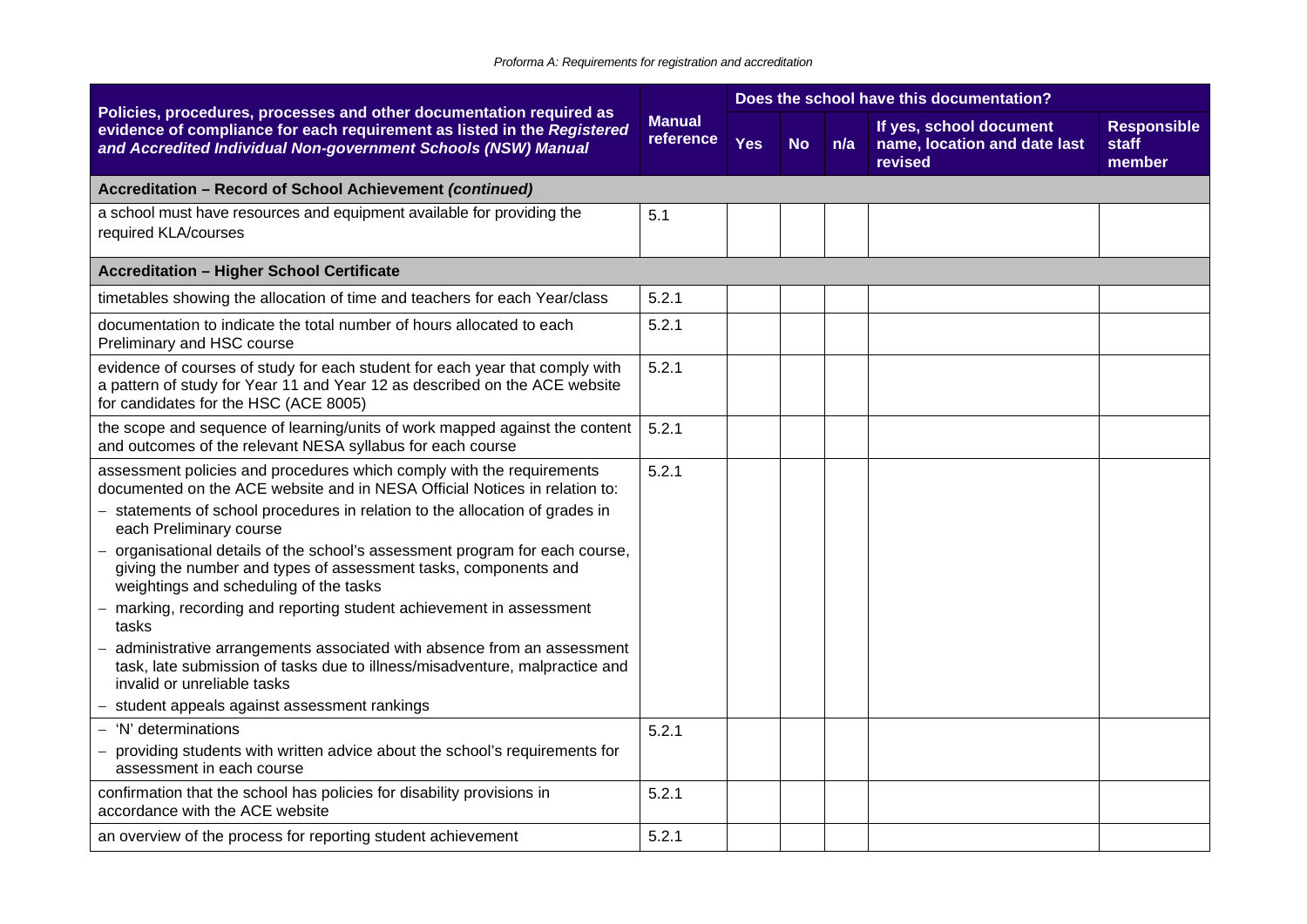| Policies, procedures, processes and other documentation required as<br><b>Manual</b><br>evidence of compliance for each requirement as listed in the Registered<br>reference<br>and Accredited Individual Non-government Schools (NSW) Manual                                                                                                                                                                             | Does the school have this documentation? |            |           |     |                                                                    |                                       |  |
|---------------------------------------------------------------------------------------------------------------------------------------------------------------------------------------------------------------------------------------------------------------------------------------------------------------------------------------------------------------------------------------------------------------------------|------------------------------------------|------------|-----------|-----|--------------------------------------------------------------------|---------------------------------------|--|
|                                                                                                                                                                                                                                                                                                                                                                                                                           |                                          | <b>Yes</b> | <b>No</b> | n/a | If yes, school document<br>name, location and date last<br>revised | <b>Responsible</b><br>staff<br>member |  |
| Accreditation - Higher School Certificate (continued)                                                                                                                                                                                                                                                                                                                                                                     |                                          |            |           |     |                                                                    |                                       |  |
| a school must have resources and equipment available for providing the<br>required KLA/courses                                                                                                                                                                                                                                                                                                                            | 5.2.1                                    |            |           |     |                                                                    |                                       |  |
| Accreditation – Quality of the educational program for the Record of School Achievement and the Higher School Certificate                                                                                                                                                                                                                                                                                                 |                                          |            |           |     |                                                                    |                                       |  |
| records to demonstrate student achievement over the period of accreditation                                                                                                                                                                                                                                                                                                                                               | 5.3.1                                    |            |           |     |                                                                    |                                       |  |
| records to demonstrate the standard of teaching of courses at the school                                                                                                                                                                                                                                                                                                                                                  | 5.3.2                                    |            |           |     |                                                                    |                                       |  |
| have the facilities required for each of the courses of study offered for the<br>RoSA and/or HSC taking into account: the number of students undertaking<br>each course, any specialist requirements of the course, the range of student<br>learning needs, if the facilities are provided off-site, an ongoing arrangement<br>that ensures the availability of the off-site facilities for the duration of the<br>course | 5.3.3                                    |            |           |     |                                                                    |                                       |  |
| <b>Premises and buildings</b>                                                                                                                                                                                                                                                                                                                                                                                             |                                          |            |           |     |                                                                    |                                       |  |
| policies for assessing and monitoring the current standard and state of repair<br>of the school's premises and buildings, making reference to current building<br>requirements                                                                                                                                                                                                                                            | 3.4                                      |            |           |     |                                                                    |                                       |  |
| details of the annual fire safety statements which comply with Part 9 Division<br>5 of the Environmental Planning and Assessment Regulation 2000                                                                                                                                                                                                                                                                          | 3.4                                      |            |           |     |                                                                    |                                       |  |
| confirmation that the school has policies and procedures to meet the<br>requirements of the Disability Discrimination Act 1992 in terms of the school's<br>buildings and premises                                                                                                                                                                                                                                         | 3.4                                      |            |           |     |                                                                    |                                       |  |
| <b>Facilities</b>                                                                                                                                                                                                                                                                                                                                                                                                         |                                          |            |           |     |                                                                    |                                       |  |
| have the facilities required for each course of study offered, taking into<br>account the number of students undertaking each course, any specialist<br>requirements of the course, the range of student learning needs and if the<br>facilities are off-site, an ongoing arrangement that ensures the availability of<br>the off-site facilities for the duration of the course                                          | 3.5                                      |            |           |     |                                                                    |                                       |  |
| documentation to indicate that the school assesses and monitors the current<br>standard and state of repair of facilities, taking into account the Explosives<br>Act 2003 and the Work Health and Safety Act 2011                                                                                                                                                                                                         | 3.5                                      |            |           |     |                                                                    |                                       |  |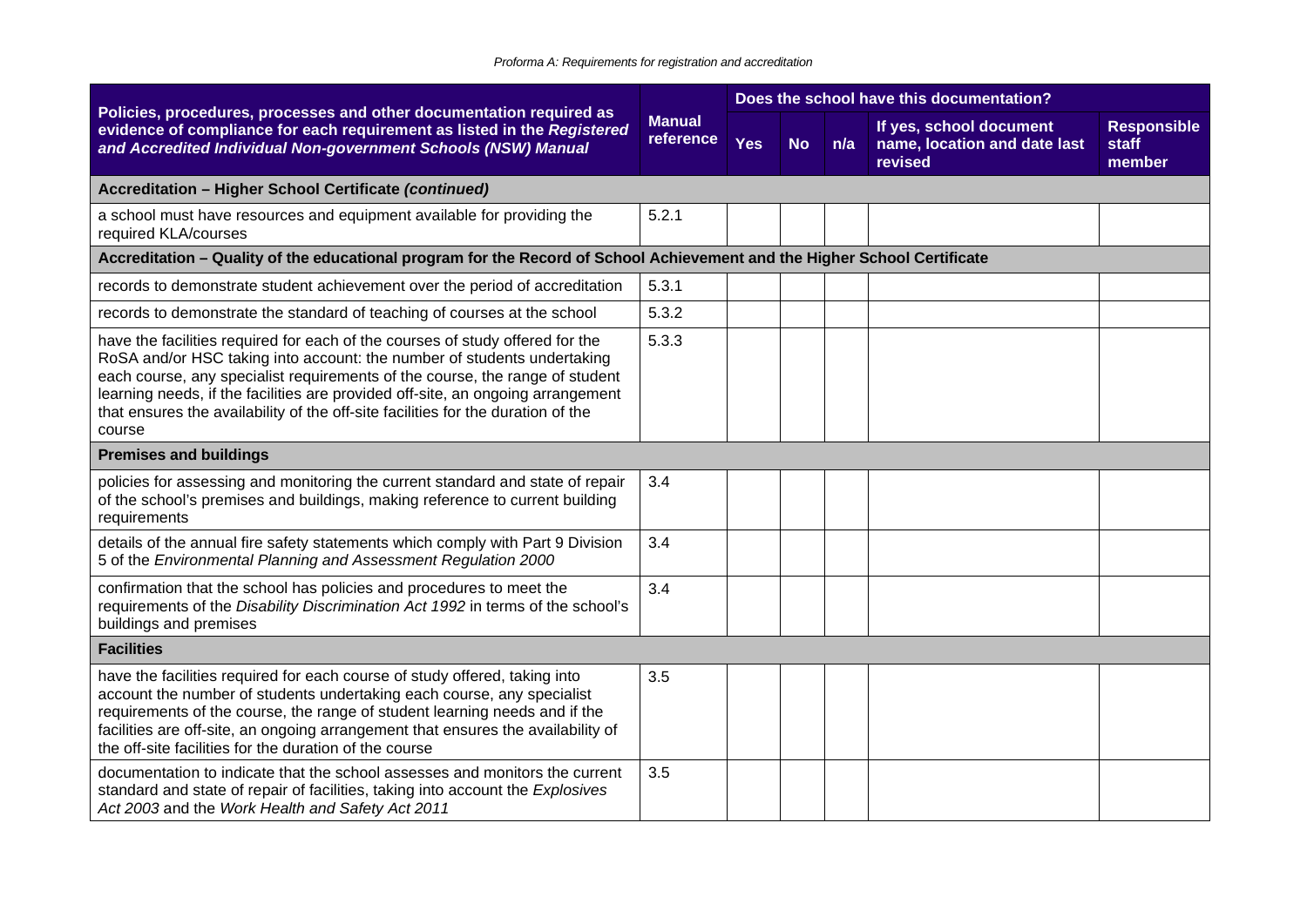|                                                                                                                                                                                                                                                                                      |                            |            |           |     | Does the school have this documentation?                           |                                       |
|--------------------------------------------------------------------------------------------------------------------------------------------------------------------------------------------------------------------------------------------------------------------------------------|----------------------------|------------|-----------|-----|--------------------------------------------------------------------|---------------------------------------|
| Policies, procedures, processes and other documentation required as<br>evidence of compliance for each requirement as listed in the Registered<br>and Accredited Individual Non-government Schools (NSW) Manual                                                                      | <b>Manual</b><br>reference | <b>Yes</b> | <b>No</b> | n/a | If yes, school document<br>name, location and date last<br>revised | <b>Responsible</b><br>staff<br>member |
| Safe and supportive environment - Legislative obligations                                                                                                                                                                                                                            |                            |            |           |     |                                                                    |                                       |
| policies and procedures to ensure that staff who have direct contact with<br>students are informed annually of their legal responsibilities related to child<br>protection, and other relevant school expectations                                                                   | 3.6.1                      |            |           |     |                                                                    |                                       |
| policies and procedures to ensure that requirements to prevent, identify,<br>report and investigate allegations of reportable conduct in compliance with<br>the Children's Guardian Act 2019 are made known to staff annually                                                        | 3.6.1                      |            |           |     |                                                                    |                                       |
| policies and procedures to ensure that all persons engaged in child-related<br>work at the school, as defined by the Child Protection (Working with Children)<br>Act 2012, have a working with children check clearance from the Office of the<br>Children's Guardian, as required   | 3.6.1                      |            |           |     |                                                                    |                                       |
| policies and procedures to ensure that evidence of working with children<br>check clearances is maintained by the school for all persons in child-related<br>work at the school as required under the Child Protection (Working with<br>Children) Act 2012                           | 3.6.1                      |            |           |     |                                                                    |                                       |
| policies and procedures to prevent, identify and respond to reportable matters<br>in accordance with legislative requirements                                                                                                                                                        | 3.6.1                      |            |           |     |                                                                    |                                       |
| policies and procedures to ensure that all staff who are mandatory reporters<br>under the Children and Young Persons (Care and Protection) Act 1998 are<br>informed annually of their obligations and the process that the school has in<br>place in relation to mandatory reporting | 3.6.1                      |            |           |     |                                                                    |                                       |
| policies and procedures to set clear guidelines and expectations for<br>stakeholders regarding complaints or allegations of staff misconduct or<br>reportable conduct                                                                                                                | 3.6.1                      |            |           |     |                                                                    |                                       |
| policies and procedures to publish the school's complaint handling<br>procedures regarding allegations of staff misconduct or reportable conduct                                                                                                                                     | 3.6.1                      |            |           |     |                                                                    |                                       |
| Safe and supportive environment - Student welfare                                                                                                                                                                                                                                    |                            |            |           |     |                                                                    |                                       |
| have in place and implement policies and procedures in relation to security,<br>with specific reference to:<br>$-$ students                                                                                                                                                          | 3.6.2                      |            |           |     |                                                                    |                                       |
| - buildings and facilities                                                                                                                                                                                                                                                           |                            |            |           |     |                                                                    |                                       |
| - evacuation procedures                                                                                                                                                                                                                                                              |                            |            |           |     |                                                                    |                                       |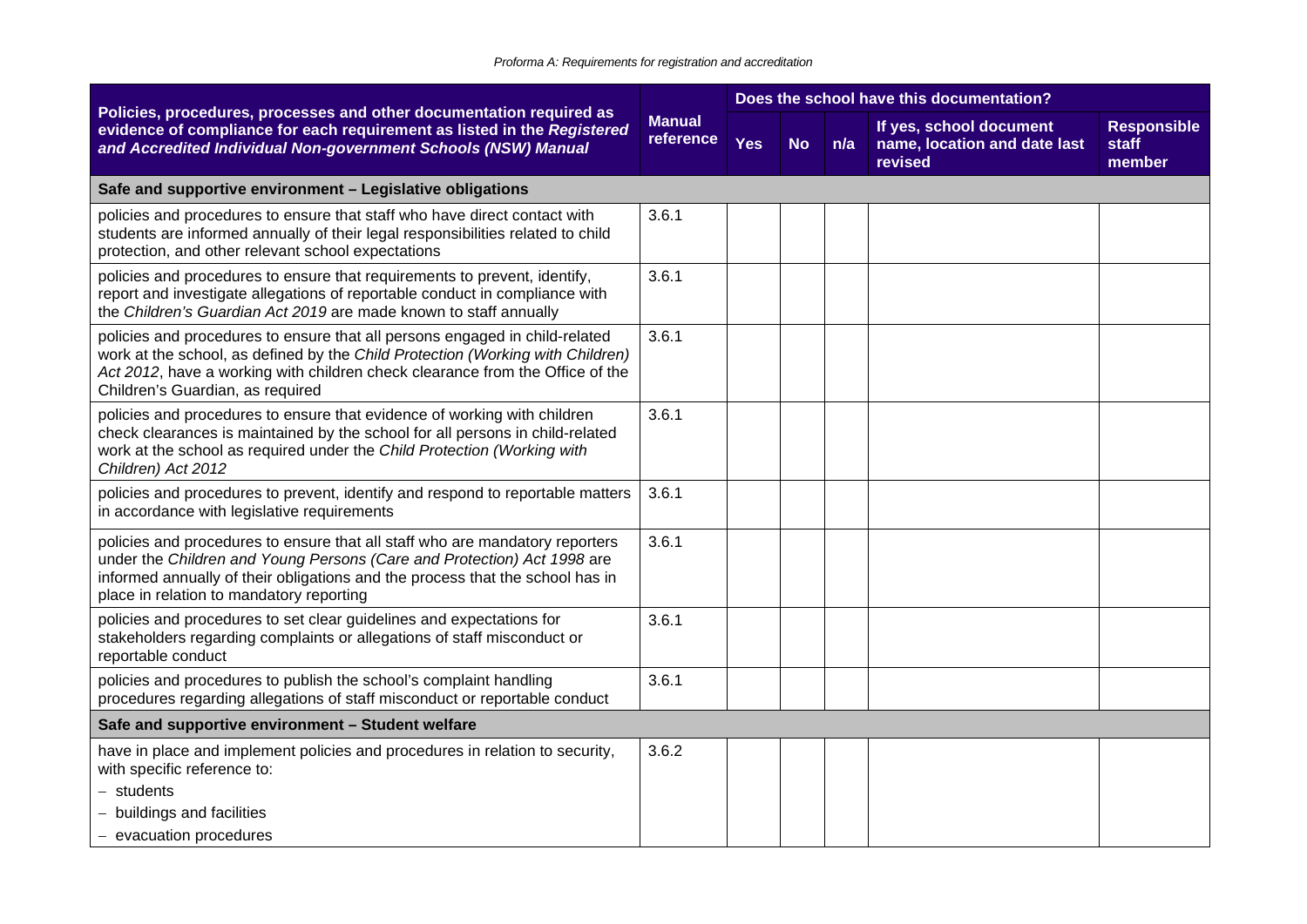|                                                                                                                                                                                                                                | <b>Manual</b><br>reference |            | Does the school have this documentation? |     |                                                                    |                                       |  |
|--------------------------------------------------------------------------------------------------------------------------------------------------------------------------------------------------------------------------------|----------------------------|------------|------------------------------------------|-----|--------------------------------------------------------------------|---------------------------------------|--|
| Policies, procedures, processes and other documentation required as<br>evidence of compliance for each requirement as listed in the Registered<br>and Accredited Individual Non-government Schools (NSW) Manual                |                            | <b>Yes</b> | <b>No</b>                                | n/a | If yes, school document<br>name, location and date last<br>revised | <b>Responsible</b><br>staff<br>member |  |
| Safe and supportive environment - Student welfare (continued)                                                                                                                                                                  |                            |            |                                          |     |                                                                    |                                       |  |
| have in place and implement policies and procedures in relation to<br>supervision, with specific reference to protocols and guidelines, including risk<br>management, for students undertaking on-site and off-site activities | 3.6.2                      |            |                                          |     |                                                                    |                                       |  |
| have in place and implement policies and procedures in relation to codes of<br>conduct for members of the school community, with specific reference to:                                                                        | 3.6.2                      |            |                                          |     |                                                                    |                                       |  |
| - rights and responsibilities of students and staff within the school<br>community                                                                                                                                             |                            |            |                                          |     |                                                                    |                                       |  |
| behaviour management                                                                                                                                                                                                           |                            |            |                                          |     |                                                                    |                                       |  |
| anti-bullying including contact information for School Liaison Police and/or<br>Youth Liaison Officers and other support services available in the school<br>community                                                         |                            |            |                                          |     |                                                                    |                                       |  |
| if relevant, staff supervision of any student leadership system if it provides<br>authority for students to discipline or direct other students at the school                                                                  |                            |            |                                          |     |                                                                    |                                       |  |
| - management and reporting of serious incidents and emergencies                                                                                                                                                                |                            |            |                                          |     |                                                                    |                                       |  |
| have in place and implement policies and procedures in relation to complaints<br>or grievances, with specific reference to processes for raising and responding<br>to matters of concern identified by students and/or parents | 3.6.2                      |            |                                          |     |                                                                    |                                       |  |
| have in place and implement policies and procedures in relation to pastoral<br>care, with specific reference to:                                                                                                               | 3.6.2                      |            |                                          |     |                                                                    |                                       |  |
| - personnel responsible for pastoral care including access to counselling<br>- identification of and provision of support for students with special needs                                                                      |                            |            |                                          |     |                                                                    |                                       |  |
| - health and the distribution and monitoring of medication<br>- response to serious incidents and emergencies                                                                                                                  |                            |            |                                          |     |                                                                    |                                       |  |
| maintaining a student enrolment and attendance register                                                                                                                                                                        | 3.6.2                      |            |                                          |     |                                                                    |                                       |  |
| have in place and implement policies and procedures in relation to student<br>attendance, with specific reference to:                                                                                                          | 3.6.2                      |            |                                          |     |                                                                    |                                       |  |
| - processes for monitoring attendance data                                                                                                                                                                                     |                            |            |                                          |     |                                                                    |                                       |  |
| intervention strategies to improve unsatisfactory attendance including<br>implementing strategies designed to improve student engagement in<br>school and learning                                                             |                            |            |                                          |     |                                                                    |                                       |  |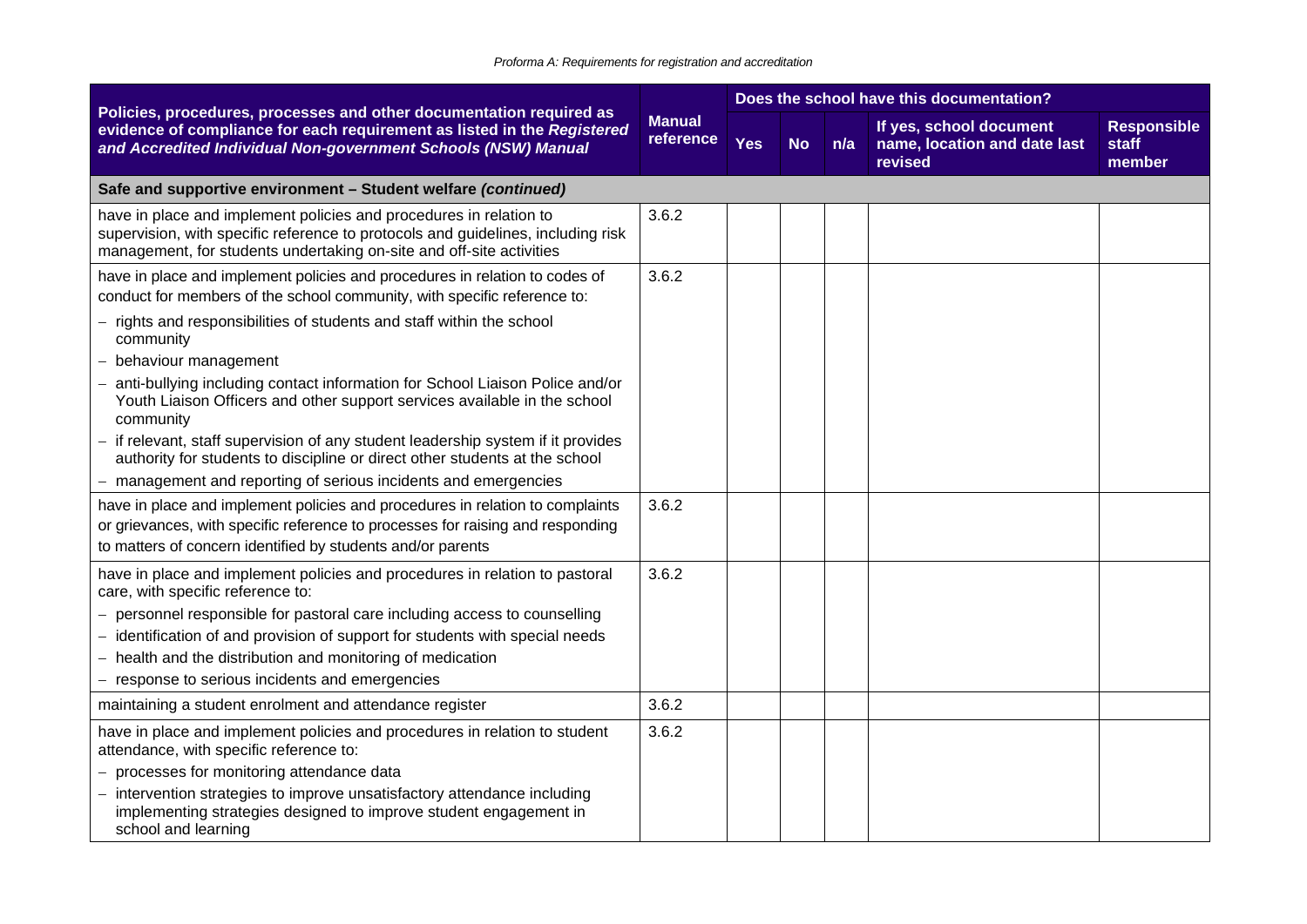|                                                                                                                                                                                                                                                                                                                                                                                                                                                                                      | <b>Manual</b><br>reference |            |           | Does the school have this documentation? |                                                                    |                                       |
|--------------------------------------------------------------------------------------------------------------------------------------------------------------------------------------------------------------------------------------------------------------------------------------------------------------------------------------------------------------------------------------------------------------------------------------------------------------------------------------|----------------------------|------------|-----------|------------------------------------------|--------------------------------------------------------------------|---------------------------------------|
| Policies, procedures, processes and other documentation required as<br>evidence of compliance for each requirement as listed in the Registered<br>and Accredited Individual Non-government Schools (NSW) Manual                                                                                                                                                                                                                                                                      |                            | <b>Yes</b> | <b>No</b> | n/a                                      | If yes, school document<br>name, location and date last<br>revised | <b>Responsible</b><br>staff<br>member |
| Safe and supportive environment - Student welfare (continued)                                                                                                                                                                                                                                                                                                                                                                                                                        |                            |            |           |                                          |                                                                    |                                       |
| have in place and implement policies and procedures in relation to<br>communication, with specific reference to formal and informal mechanisms<br>available between stakeholders interested in a student's education and<br>wellbeing                                                                                                                                                                                                                                                | 3.6.2                      |            |           |                                          |                                                                    |                                       |
| <b>Discipline</b>                                                                                                                                                                                                                                                                                                                                                                                                                                                                    |                            |            |           |                                          |                                                                    |                                       |
| have in place and implement policies related to the discipline of students,<br>including but not limited to the suspension, expulsion and exclusion of<br>students, that are based on procedural fairness                                                                                                                                                                                                                                                                            | 3.7.1                      |            |           |                                          |                                                                    |                                       |
| have in place and implement policies related to the discipline of students that<br>either expressly prohibit corporal punishment or clearly and exhaustively list<br>the school's discipline methods so as to plainly exclude corporal punishment                                                                                                                                                                                                                                    | 3.7.2                      |            |           |                                          |                                                                    |                                       |
| have in place and implement policies related to the discipline of students that<br>do not explicitly or implicitly sanction the administering of corporal<br>punishment by non-school persons, including parents, to enforce discipline at<br>the school                                                                                                                                                                                                                             | 3.7.2                      |            |           |                                          |                                                                    |                                       |
| <b>Attendance</b>                                                                                                                                                                                                                                                                                                                                                                                                                                                                    |                            |            |           |                                          |                                                                    |                                       |
| maintain a register of enrolments that includes the following information for<br>each student:                                                                                                                                                                                                                                                                                                                                                                                       | 3.8                        |            |           |                                          |                                                                    |                                       |
| name, age and address                                                                                                                                                                                                                                                                                                                                                                                                                                                                |                            |            |           |                                          |                                                                    |                                       |
| the name and contact telephone number of parent(s)/guardian(s)<br>date of enrolment and, where appropriate, the date of leaving the school<br>and the student's destination                                                                                                                                                                                                                                                                                                          |                            |            |           |                                          |                                                                    |                                       |
| for students older than six (6) years, previous school or pre-enrolment<br>situation                                                                                                                                                                                                                                                                                                                                                                                                 |                            |            |           |                                          |                                                                    |                                       |
| where the destination of a student under seventeen (17) years of age is<br>unknown, evidence that the Department of Education has been notified of<br>the student's name, age and last known address, last date of attendance,<br>parents' names and contact details, an indication of possible destination,<br>other information that may assist officers to locate the student, and any<br>known work health and safety risks associated with contacting the parents<br>or student |                            |            |           |                                          |                                                                    |                                       |
| the register of enrolments retained for a minimum period of five (5) years<br>before archiving                                                                                                                                                                                                                                                                                                                                                                                       | 3.8                        |            |           |                                          |                                                                    |                                       |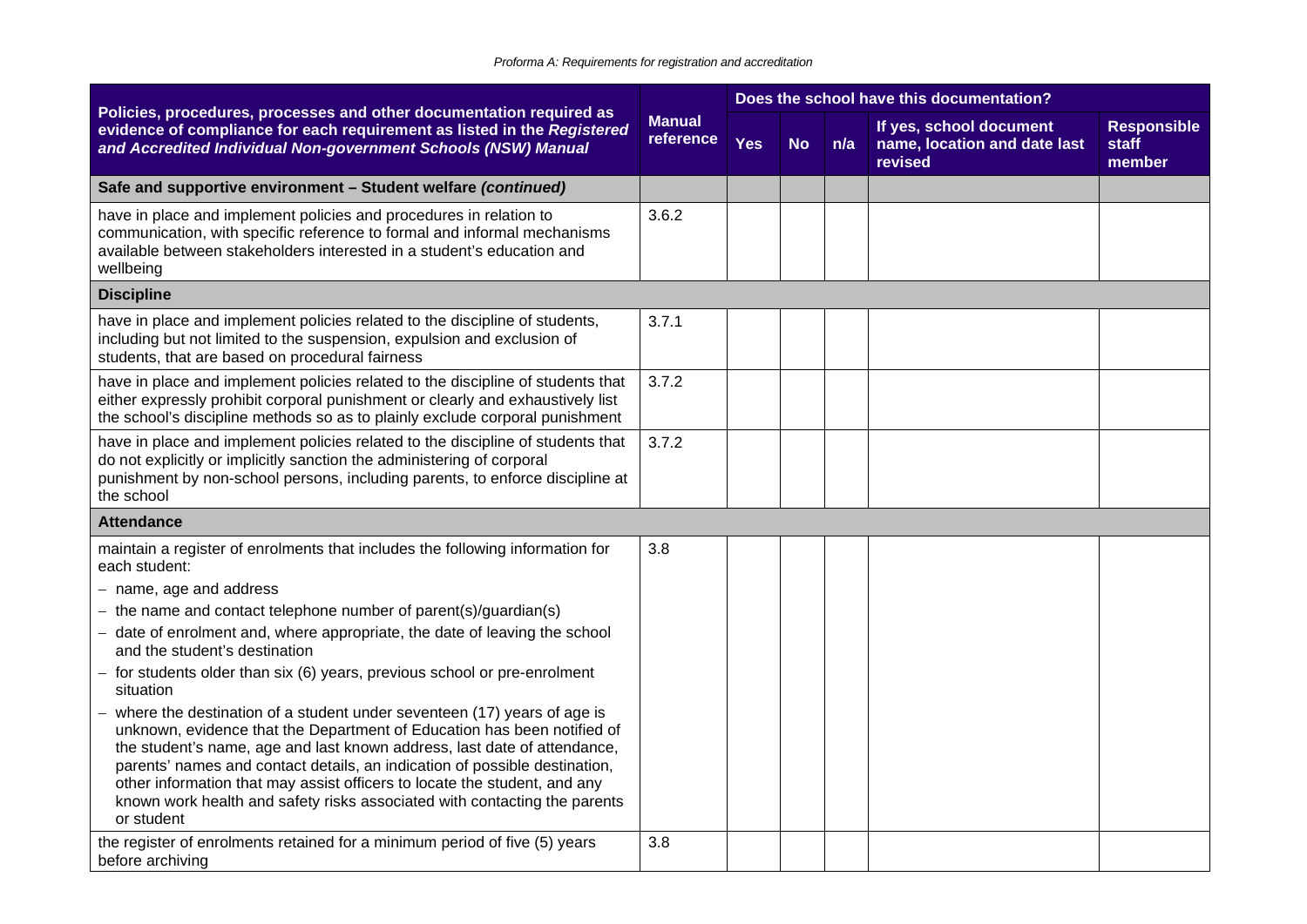#### *Proforma A: Requirements for registration and accreditation*

|                                                                                                                                                                                                                 |                            |            |           |     | Does the school have this documentation?                           |                                       |
|-----------------------------------------------------------------------------------------------------------------------------------------------------------------------------------------------------------------|----------------------------|------------|-----------|-----|--------------------------------------------------------------------|---------------------------------------|
| Policies, procedures, processes and other documentation required as<br>evidence of compliance for each requirement as listed in the Registered<br>and Accredited Individual Non-government Schools (NSW) Manual | <b>Manual</b><br>reference | <b>Yes</b> | <b>No</b> | n/a | If yes, school document<br>name, location and date last<br>revised | <b>Responsible</b><br>staff<br>member |
| <b>Attendance (continued)</b>                                                                                                                                                                                   |                            |            |           |     |                                                                    |                                       |
| have in place and implement policies and procedures to:                                                                                                                                                         | 3.8                        |            |           |     |                                                                    |                                       |
| - monitor the daily attendance/absence of students                                                                                                                                                              |                            |            |           |     |                                                                    |                                       |
| $-$ identify absences from school and/or class(es)                                                                                                                                                              |                            |            |           |     |                                                                    |                                       |
| - follow up unexplained absences                                                                                                                                                                                |                            |            |           |     |                                                                    |                                       |
| - notify parent(s) and/or guardian(s) regarding poor school and/or class<br>attendance                                                                                                                          |                            |            |           |     |                                                                    |                                       |
| - transfer unsatisfactory attendance information to student files                                                                                                                                               |                            |            |           |     |                                                                    |                                       |
| maintain a register of daily attendance that includes the following information<br>for each student:                                                                                                            | 3.8                        |            |           |     |                                                                    |                                       |
| daily attendance which may be recorded by noting daily absences                                                                                                                                                 |                            |            |           |     |                                                                    |                                       |
| absences                                                                                                                                                                                                        |                            |            |           |     |                                                                    |                                       |
| - reason for absence                                                                                                                                                                                            |                            |            |           |     |                                                                    |                                       |
| - documentation to substantiate reason for absence                                                                                                                                                              |                            |            |           |     |                                                                    |                                       |
| the register of daily attendance retained for a minimum period of seven (7)<br>years after the last entry was made                                                                                              | 3.8                        |            |           |     |                                                                    |                                       |
| Note: The common code approved by the Minister must be used                                                                                                                                                     |                            |            |           |     |                                                                    |                                       |
| have in place and implement policies and procedures for exercising the                                                                                                                                          | 3.8                        |            |           |     |                                                                    |                                       |
| Minister's delegation regarding exemption from being enrolled in and                                                                                                                                            |                            |            |           |     |                                                                    |                                       |
| attending school under section 25 of the Education Act 1990                                                                                                                                                     |                            |            |           |     |                                                                    |                                       |
| maintain records of the exercise of the above delegation including copies of<br>all certificates issued under the delegation                                                                                    | 3.8                        |            |           |     |                                                                    |                                       |
| Management and operation of the school                                                                                                                                                                          |                            |            |           |     |                                                                    |                                       |
| Responsible persons - fit and proper                                                                                                                                                                            | 3.9.1                      |            |           |     |                                                                    |                                       |
| documented policies and procedures in relation to:                                                                                                                                                              |                            |            |           |     |                                                                    |                                       |
| maintaining information to demonstrate that the school's responsible                                                                                                                                            |                            |            |           |     |                                                                    |                                       |
| persons and governing body have the experience and expertise to                                                                                                                                                 |                            |            |           |     |                                                                    |                                       |
| administer a school that provides an education for school students                                                                                                                                              |                            |            |           |     |                                                                    |                                       |
| each responsible person for the school signing a fit and proper statutory<br>declaration prior to commencing as a responsible person for the school                                                             |                            |            |           |     |                                                                    |                                       |
| and at least on an annual basis while the person continues to be a                                                                                                                                              |                            |            |           |     |                                                                    |                                       |
| responsible person for the school                                                                                                                                                                               |                            |            |           |     |                                                                    |                                       |
| maintaining a copy of each responsible person's declarations for a period                                                                                                                                       |                            |            |           |     |                                                                    |                                       |
| of seven (7) years after ceasing to be a responsible person for the school                                                                                                                                      |                            |            |           |     |                                                                    |                                       |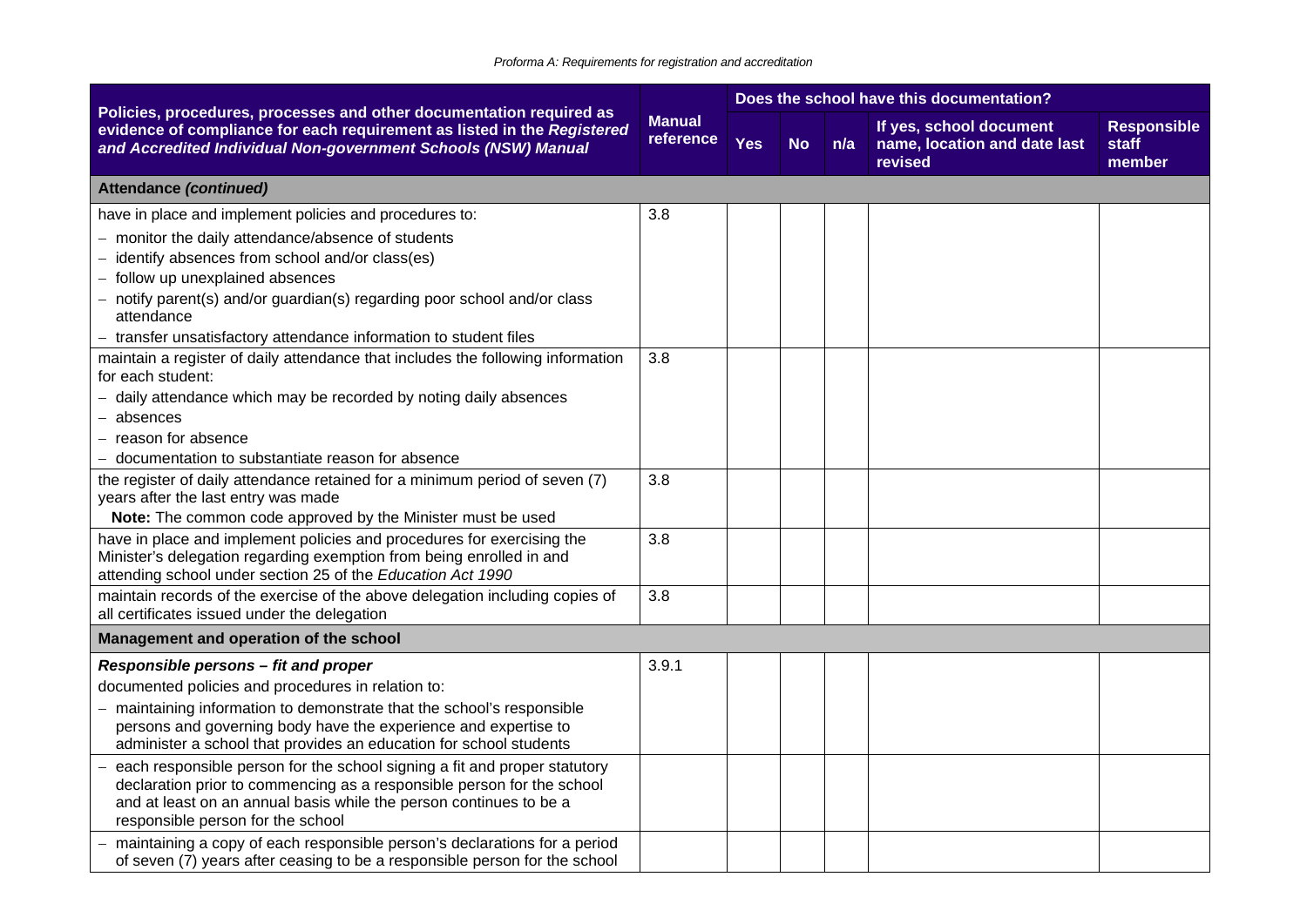|                                                                                                                                                                                                                                                                                                                                                                                                                             |                            |            |           |     | Does the school have this documentation?                           |                                       |
|-----------------------------------------------------------------------------------------------------------------------------------------------------------------------------------------------------------------------------------------------------------------------------------------------------------------------------------------------------------------------------------------------------------------------------|----------------------------|------------|-----------|-----|--------------------------------------------------------------------|---------------------------------------|
| Policies, procedures, processes and other documentation required as<br>evidence of compliance for each requirement as listed in the Registered<br>and Accredited Individual Non-government Schools (NSW) Manual                                                                                                                                                                                                             | <b>Manual</b><br>reference | <b>Yes</b> | <b>No</b> | n/a | If yes, school document<br>name, location and date last<br>revised | <b>Responsible</b><br>staff<br>member |
| Management and operation of the school (continued)                                                                                                                                                                                                                                                                                                                                                                          |                            |            |           |     |                                                                    |                                       |
| - responding to information suggesting that a responsible person for the<br>school may not be fit and proper in order to ensure that the school's<br>responsible persons and governing body are fit and proper at all times                                                                                                                                                                                                 |                            |            |           |     |                                                                    |                                       |
| notifying NESA as soon as practicable if the school's proprietor or a<br>responsible person or governing body of the school determines that a<br>responsible person or governing body of the school is not fit and proper.                                                                                                                                                                                                  |                            |            |           |     |                                                                    |                                       |
| Responsible persons - previous refusal or cancellation of registration<br>documented processes of notification and disclosure by which the school can<br>assure NESA that any refusal or cancellation of registration in relation to a<br>non-government school or proposed non-government school in the past five<br>(5) years has not largely been attributable to the actions of a responsible<br>person for the school. | 3.9.2                      |            |           |     |                                                                    |                                       |
| Proper governance - policies and procedures<br>policies and procedures for the proper governance of the school in relation to:<br>- a school charter or document identifying the governance structure of the<br>school and the respective authority, role and responsibilities of each of the<br>school's responsible persons and any other person or body concerned in<br>the management of the school                     | 3.9.3.1                    |            |           |     |                                                                    |                                       |
| $-$ a delegations schedule to<br>o identify the respective authority within the governance structure<br>o describe the process for withdrawing a delegated authority                                                                                                                                                                                                                                                        |                            |            |           |     |                                                                    |                                       |
| - a document to set out supervisory arrangements and reporting<br>requirements for the school's responsible persons including any governing<br>body and school executive                                                                                                                                                                                                                                                    |                            |            |           |     |                                                                    |                                       |
| a code of conduct for the school's responsible persons                                                                                                                                                                                                                                                                                                                                                                      |                            |            |           |     |                                                                    |                                       |
| - maintenance of records of governance decisions and actions made by the<br>school's responsible persons, on and from 1 September 2014 and<br>retaining such records for a minimum period of seven (7) years before<br>archiving                                                                                                                                                                                            |                            |            |           |     |                                                                    |                                       |
| documentation describing the school's process to facilitate the school's<br>compliance with all relevant legislation and reduce any risk of non-<br>compliance.                                                                                                                                                                                                                                                             |                            |            |           |     |                                                                    |                                       |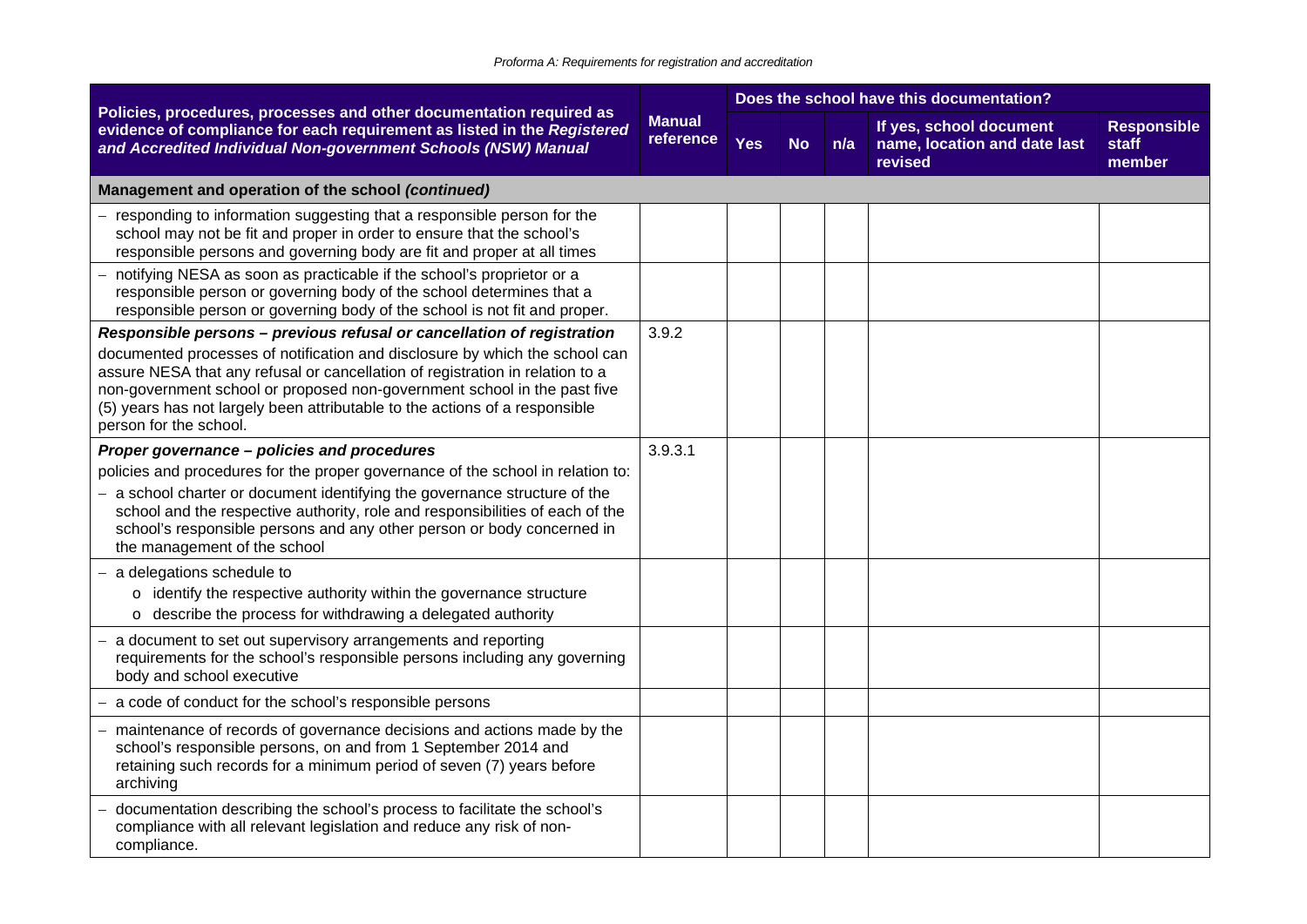|                                                                                                                                                                                                                                                                                                                                                                     |                            |            |           |     | Does the school have this documentation?                           |                                       |
|---------------------------------------------------------------------------------------------------------------------------------------------------------------------------------------------------------------------------------------------------------------------------------------------------------------------------------------------------------------------|----------------------------|------------|-----------|-----|--------------------------------------------------------------------|---------------------------------------|
| Policies, procedures, processes and other documentation required as<br>evidence of compliance for each requirement as listed in the Registered<br>and Accredited Individual Non-government Schools (NSW) Manual                                                                                                                                                     | <b>Manual</b><br>reference | <b>Yes</b> | <b>No</b> | n/a | If yes, school document<br>name, location and date last<br>revised | <b>Responsible</b><br>staff<br>member |
| Management and operation of the school (continued)                                                                                                                                                                                                                                                                                                                  |                            |            |           |     |                                                                    |                                       |
| a document describing the school's risk management framework or plan<br>for developing, implementing and reviewing risk management strategies in<br>relation to strategic direction, governance, operation and finance and the<br>associated risk register.                                                                                                         | 3.9.3.1                    |            |           |     |                                                                    |                                       |
| Proper governance - conflict of interest                                                                                                                                                                                                                                                                                                                            | 3.9.3.2                    |            |           |     |                                                                    |                                       |
| policies and procedures in relation to dealing with conflict of interest<br>including:                                                                                                                                                                                                                                                                              |                            |            |           |     |                                                                    |                                       |
| - an overarching statement defining conflict of interest within the context of<br>the school's governance structure                                                                                                                                                                                                                                                 |                            |            |           |     |                                                                    |                                       |
| - documented processes for                                                                                                                                                                                                                                                                                                                                          |                            |            |           |     |                                                                    |                                       |
| o an annual declaration by each responsible person for the school in<br>relation to any actual, perceived or potential conflict                                                                                                                                                                                                                                     |                            |            |           |     |                                                                    |                                       |
| o maintaining records of the annual declaration of each responsible<br>person for the school on and from 1 September 2014 and retaining<br>such records for a period of seven (7) years before archiving or<br>disposing                                                                                                                                            |                            |            |           |     |                                                                    |                                       |
| o requiring each responsible person at formal meetings of the school's<br>responsible persons to raise any actual, perceived or potential<br>conflict with regard to items on the agenda for the meeting and for<br>recording in the minutes of the meeting any conflict that is raised                                                                             |                            |            |           |     |                                                                    |                                       |
| o each responsible person with a conflict of interest (including but not<br>limited to a pecuniary interest or a related party transaction)<br>mitigating the ensuing risk in a way that is acceptable to the other<br>responsible persons involved (for example, by absenting themselves<br>from participating in any associated decision-making or advisory role) |                            |            |           |     |                                                                    |                                       |
| Proper governance - related party transactions register                                                                                                                                                                                                                                                                                                             | 3.9.3.3                    |            |           |     |                                                                    |                                       |
| policies and procedures related to related party transactions:                                                                                                                                                                                                                                                                                                      |                            |            |           |     |                                                                    |                                       |
| - requiring each responsible person for the school to disclose any related<br>party transactions made on behalf of the school's proprietor or governing<br>body                                                                                                                                                                                                     |                            |            |           |     |                                                                    |                                       |
| maintaining a register of all related party transactions on and from 1<br>September 2014 and retaining such records for a period of seven (7) years<br>before archiving or disposing                                                                                                                                                                                | 3.9.3.3                    |            |           |     |                                                                    |                                       |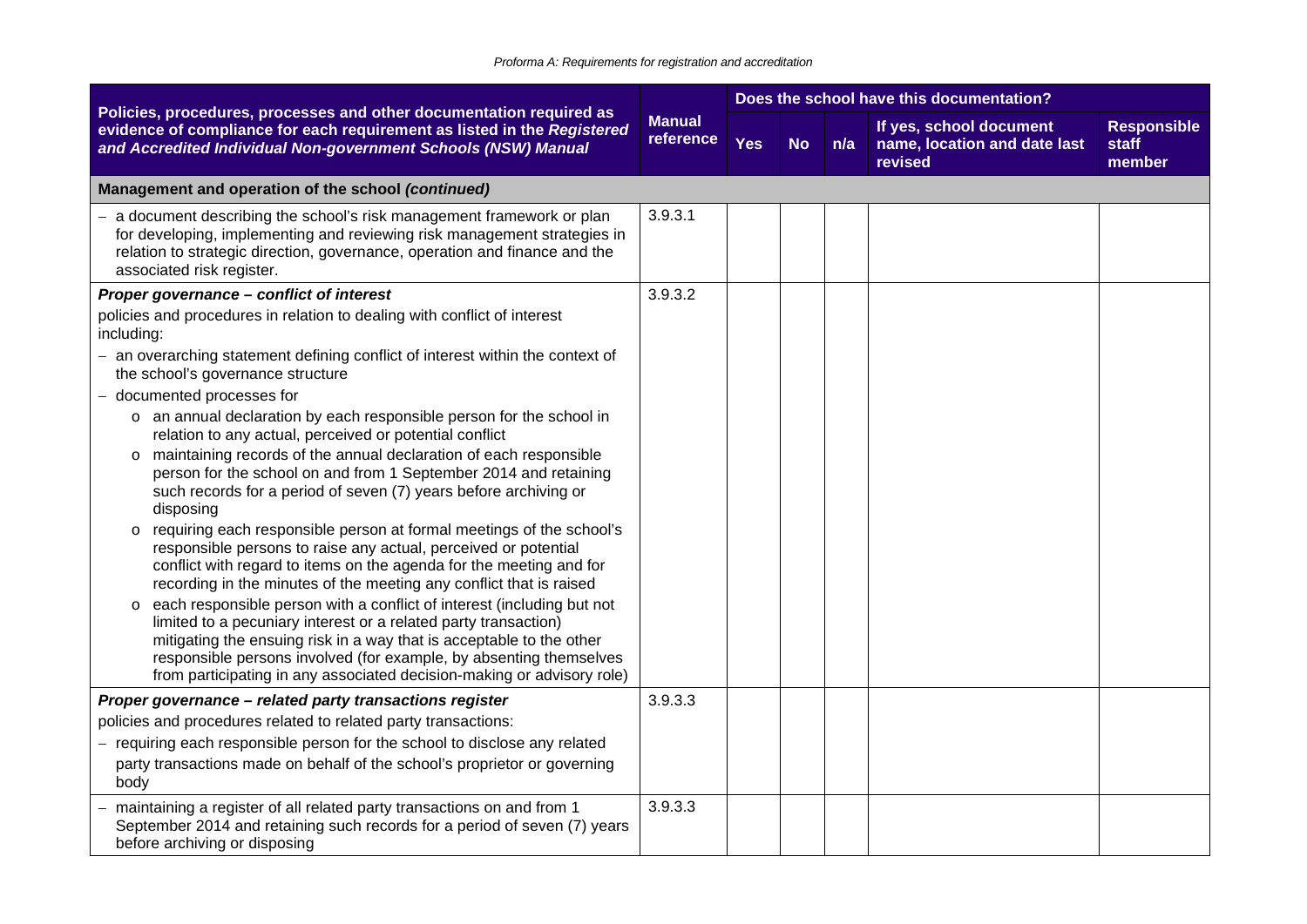|                                                                                                                                                                                                                                                                                                                                                                                                                                                                                                             |                            |            |           |     | Does the school have this documentation?                           |                                       |
|-------------------------------------------------------------------------------------------------------------------------------------------------------------------------------------------------------------------------------------------------------------------------------------------------------------------------------------------------------------------------------------------------------------------------------------------------------------------------------------------------------------|----------------------------|------------|-----------|-----|--------------------------------------------------------------------|---------------------------------------|
| Policies, procedures, processes and other documentation required as<br>evidence of compliance for each requirement as listed in the Registered<br>and Accredited Individual Non-government Schools (NSW) Manual                                                                                                                                                                                                                                                                                             | <b>Manual</b><br>reference | <b>Yes</b> | <b>No</b> | n/a | If yes, school document<br>name, location and date last<br>revised | <b>Responsible</b><br>staff<br>member |
| Management and operation of the school (continued)                                                                                                                                                                                                                                                                                                                                                                                                                                                          |                            |            |           |     |                                                                    |                                       |
| Proper governance - related party transactions register (continued)<br>arranging for an external audit of the school's register of all related party<br>transactions on an annual basis                                                                                                                                                                                                                                                                                                                     |                            |            |           |     |                                                                    |                                       |
| retaining a record of each external audit report of the register of all related<br>party transactions on and from 1 September 2014 and retaining such<br>records for a period of seven (7) years before archiving                                                                                                                                                                                                                                                                                           |                            |            |           |     |                                                                    |                                       |
| notifying NESA if the contract or arrangement with the school's external<br>auditor is terminated by the school or external auditor prior to the expiry of<br>the term of the contract or arrangement and the reason(s) for that<br>termination                                                                                                                                                                                                                                                             |                            |            |           |     |                                                                    |                                       |
| Proper governance - professional learning for responsible persons<br>policies and procedures for the ongoing professional learning of the school's<br>responsible persons with specific reference to:<br>- the mandatory completion of a minimum twelve hours of professional<br>learning with regard to governance for each responsible persons for the<br>school over each three year period from the time of commencing as a<br>responsible person; to be delivered by a NESA approved training provider | 3.9.3.4                    |            |           |     |                                                                    |                                       |
| relevant professional learning for responsible persons with responsibilities<br>for areas of governance requiring particular qualifications, skills or<br>expertise, for example in relation to finance, compliance, risk management<br>and/or education, delivered by a NESA approved training provider                                                                                                                                                                                                    |                            |            |           |     |                                                                    |                                       |
| maintaining a register of professional learning and training undertaken by<br>each responsible person for the school including the following details for<br>each year:<br>o name of responsible person<br>role or position of responsibility<br>$\circ$                                                                                                                                                                                                                                                     |                            |            |           |     |                                                                    |                                       |
| o professional learning (date, nature, provider and hours)                                                                                                                                                                                                                                                                                                                                                                                                                                                  |                            |            |           |     |                                                                    |                                       |
| - retaining the register of professional learning on and from 1 September<br>2014, including relevant records such as evidence of completion of<br>professional learning, and retaining such records and each entry into the<br>register from the date of entry for a minimum period of seven (7) years before<br>archiving or disposing                                                                                                                                                                    |                            |            |           |     |                                                                    |                                       |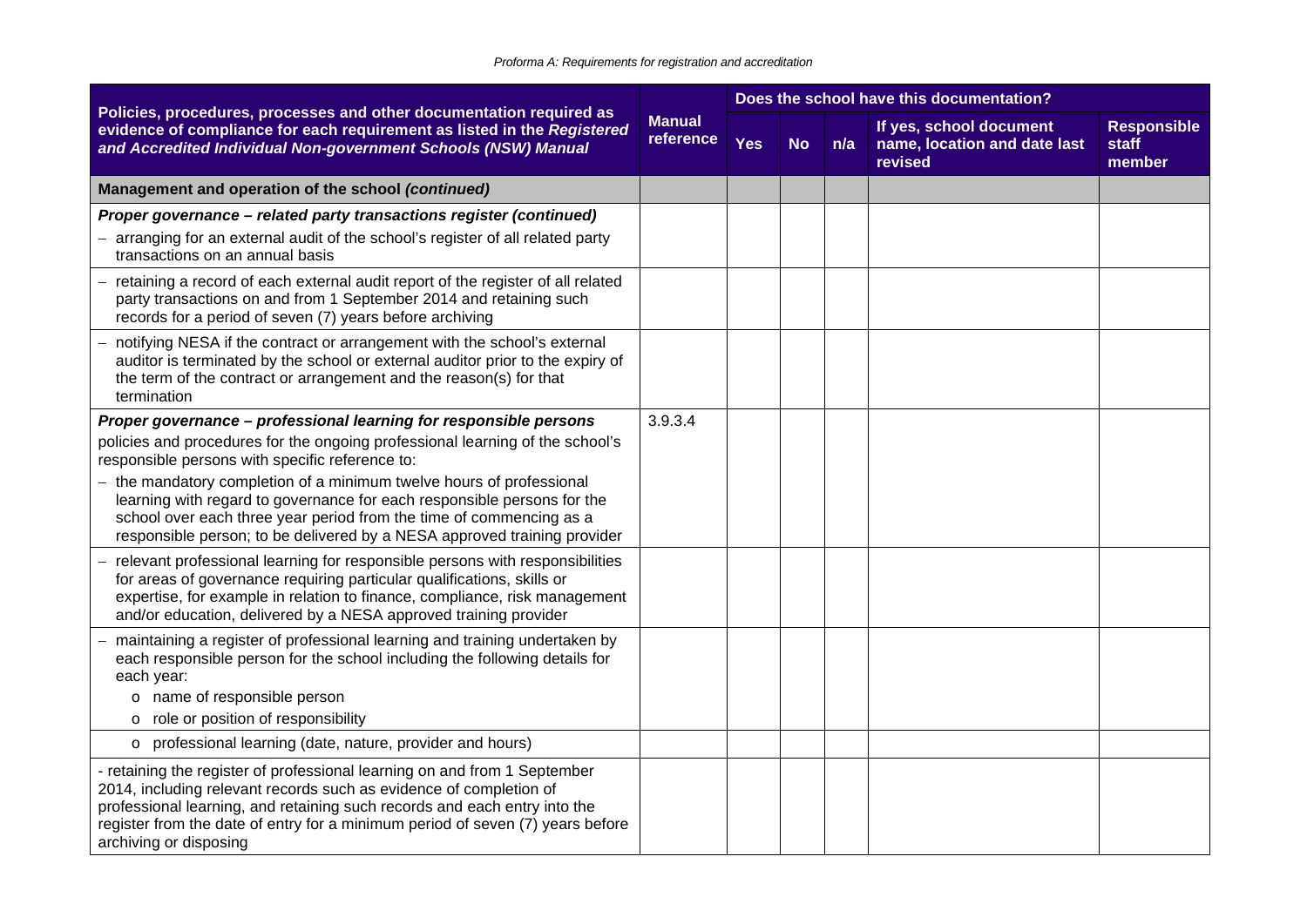|                                                                                                                                                                                                                                                                                                                                                                                                                                                                                                                                   |                            | Does the school have this documentation? |           |     |                                                                    |                                       |  |  |  |
|-----------------------------------------------------------------------------------------------------------------------------------------------------------------------------------------------------------------------------------------------------------------------------------------------------------------------------------------------------------------------------------------------------------------------------------------------------------------------------------------------------------------------------------|----------------------------|------------------------------------------|-----------|-----|--------------------------------------------------------------------|---------------------------------------|--|--|--|
| Policies, procedures, processes and other documentation required as<br>evidence of compliance for each requirement as listed in the Registered<br>and Accredited Individual Non-government Schools (NSW) Manual                                                                                                                                                                                                                                                                                                                   | <b>Manual</b><br>reference | <b>Yes</b>                               | <b>No</b> | n/a | If yes, school document<br>name, location and date last<br>revised | <b>Responsible</b><br>staff<br>member |  |  |  |
| Management and operation of the school (continued)                                                                                                                                                                                                                                                                                                                                                                                                                                                                                |                            |                                          |           |     |                                                                    |                                       |  |  |  |
| Proper governance - induction of new responsible persons<br>policies and procedures for the induction of new responsible persons with<br>specific reference to:<br>- an induction process for new responsible persons including, at a minimum,<br>the mandatory successful completion of a NESA approved training<br>program by a NESA approved training provider in relation to proper<br>governance prior to taking up the role of responsible person or within three<br>months of becoming a responsible person for the school | 3.9.3.5                    |                                          |           |     |                                                                    |                                       |  |  |  |
| a school-based induction program to provide each new responsible person<br>with a copy of the following documents<br>o a copy of all the school's documents, policies and procedures<br>specified at 3.9.3.1 of the Manual and any other key policy document<br>for the school<br>the school's most recent audited financial statements<br>$\circ$<br>o recent minutes of meetings of the school's responsible persons                                                                                                            |                            |                                          |           |     |                                                                    |                                       |  |  |  |
| maintaining evidence that each new responsible person has received a<br>copy of all of the documents specified above                                                                                                                                                                                                                                                                                                                                                                                                              |                            |                                          |           |     |                                                                    |                                       |  |  |  |
| maintaining a register of the induction process identifying the following<br>details for each new responsible person<br>name<br>$\circ$<br>date of becoming a responsible person for the school<br>O<br>position of responsibility<br>O                                                                                                                                                                                                                                                                                           |                            |                                          |           |     |                                                                    |                                       |  |  |  |
| o details of any qualification and/or experience relevant to the particular<br>position of responsibility<br>o details of the successful completion of a NESA approved training<br>program in relation to proper governance (date(s), provider, nature of<br>training)                                                                                                                                                                                                                                                            | 3.9.3.5                    |                                          |           |     |                                                                    |                                       |  |  |  |
| retaining the register of induction on and from 1 September 2014 and<br>retaining each entry into the register from the date of entry for a minimum<br>period of seven (7) years before archiving or disposing                                                                                                                                                                                                                                                                                                                    |                            |                                          |           |     |                                                                    |                                       |  |  |  |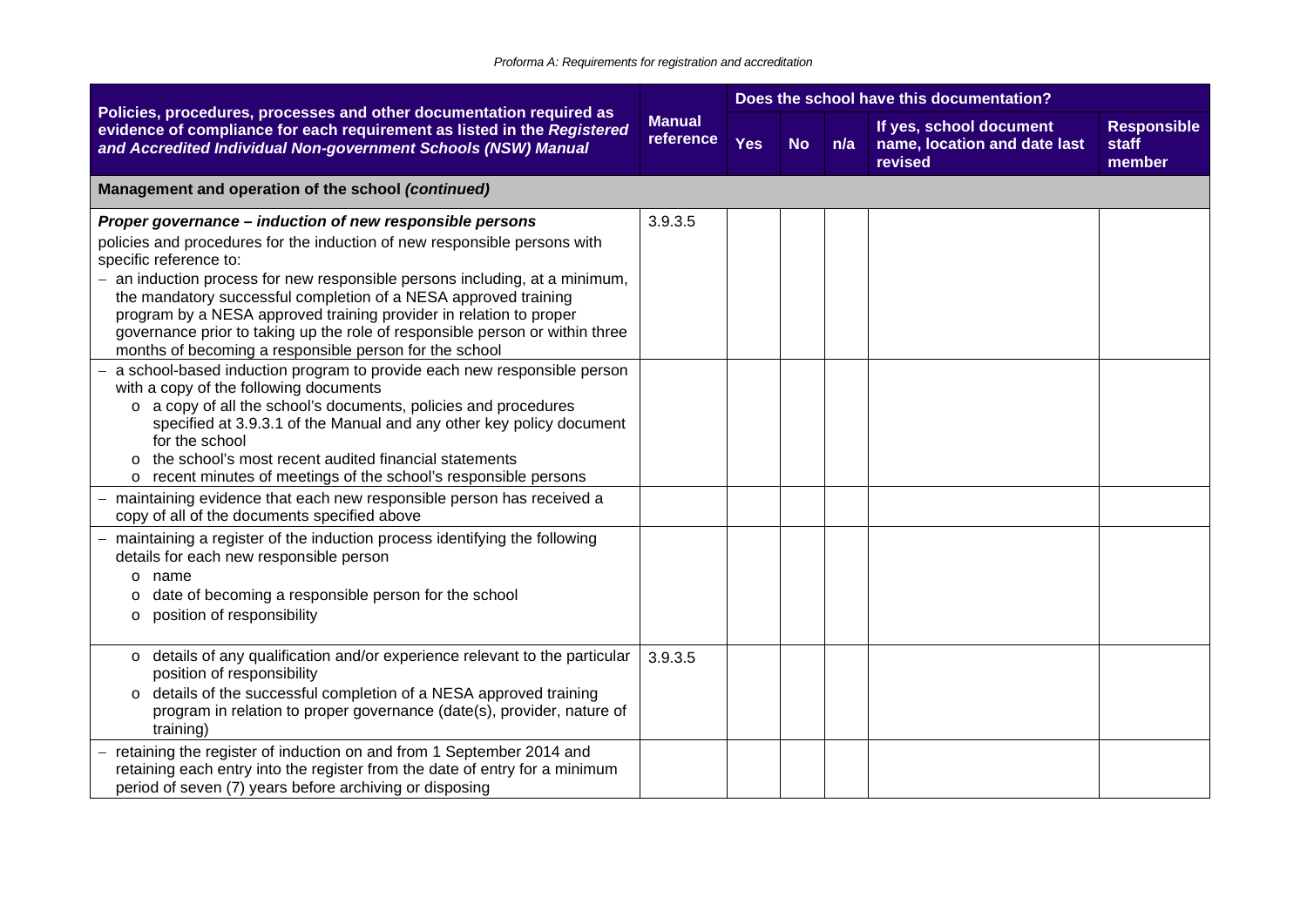|                                                                                                                                                                                                                                                                                                                                                                                                                                                                                                                                                                                                                                                                                                                                                                                                                                                                                                                                                                                         | <b>Manual</b><br>reference | Does the school have this documentation? |           |     |                                                                    |                                       |  |
|-----------------------------------------------------------------------------------------------------------------------------------------------------------------------------------------------------------------------------------------------------------------------------------------------------------------------------------------------------------------------------------------------------------------------------------------------------------------------------------------------------------------------------------------------------------------------------------------------------------------------------------------------------------------------------------------------------------------------------------------------------------------------------------------------------------------------------------------------------------------------------------------------------------------------------------------------------------------------------------------|----------------------------|------------------------------------------|-----------|-----|--------------------------------------------------------------------|---------------------------------------|--|
| Policies, procedures, processes and other documentation required as<br>evidence of compliance for each requirement as listed in the Registered<br>and Accredited Individual Non-government Schools (NSW) Manual                                                                                                                                                                                                                                                                                                                                                                                                                                                                                                                                                                                                                                                                                                                                                                         |                            | <b>Yes</b>                               | <b>No</b> | n/a | If yes, school document<br>name, location and date last<br>revised | <b>Responsible</b><br>staff<br>member |  |
| Management and operation of the school (continued)                                                                                                                                                                                                                                                                                                                                                                                                                                                                                                                                                                                                                                                                                                                                                                                                                                                                                                                                      |                            |                                          |           |     |                                                                    |                                       |  |
| Proper governance - external independent attestation audit of annual<br>financial statements<br>provide evidence that the audit and accompanying certificate:<br>have been completed by an auditor recognised by CPA Australia,<br>Chartered Accountants Australia and New Zealand, the Institute of Public<br>Accountants or another recognised accounting body approved by NESA<br>comply with any other requirements imposed by Commonwealth or NSW<br>Government agencies providing funding to the school<br>have not been completed by a person or body with whom the school has<br>another business relationship in addition to audit services or with whom<br>any of the responsible persons of the school has a conflict of interest<br>policy and procedures for notifying NESA if the contract or arrangement with<br>the school's external auditor is terminated by the school or external auditor<br>prior to the expiry of the term of the contract or arrangement and the | 3.9.3.6<br>3.9.3.6         |                                          |           |     |                                                                    |                                       |  |
| reason(s) for that termination<br>The school's audited and certified annual financial statements in relation to<br>any period on and from 1 September 2014 are to be available for inspection<br>and are to be retained for a minimum period of seven (7) years after the end<br>of the period to which the annual financial statements refer before archiving<br>or disposing.                                                                                                                                                                                                                                                                                                                                                                                                                                                                                                                                                                                                         | 3.9.3.6                    |                                          |           |     |                                                                    |                                       |  |
| <b>Financial viability</b><br>evidence to demonstrate the current financial viability of the school in the<br>form of a certification or warrant by a body or person approved by NESA<br>policies and procedures to assess the school's financial viability at regular<br>intervals, retain records and notify NESA where required                                                                                                                                                                                                                                                                                                                                                                                                                                                                                                                                                                                                                                                      | 3.9.4                      |                                          |           |     |                                                                    |                                       |  |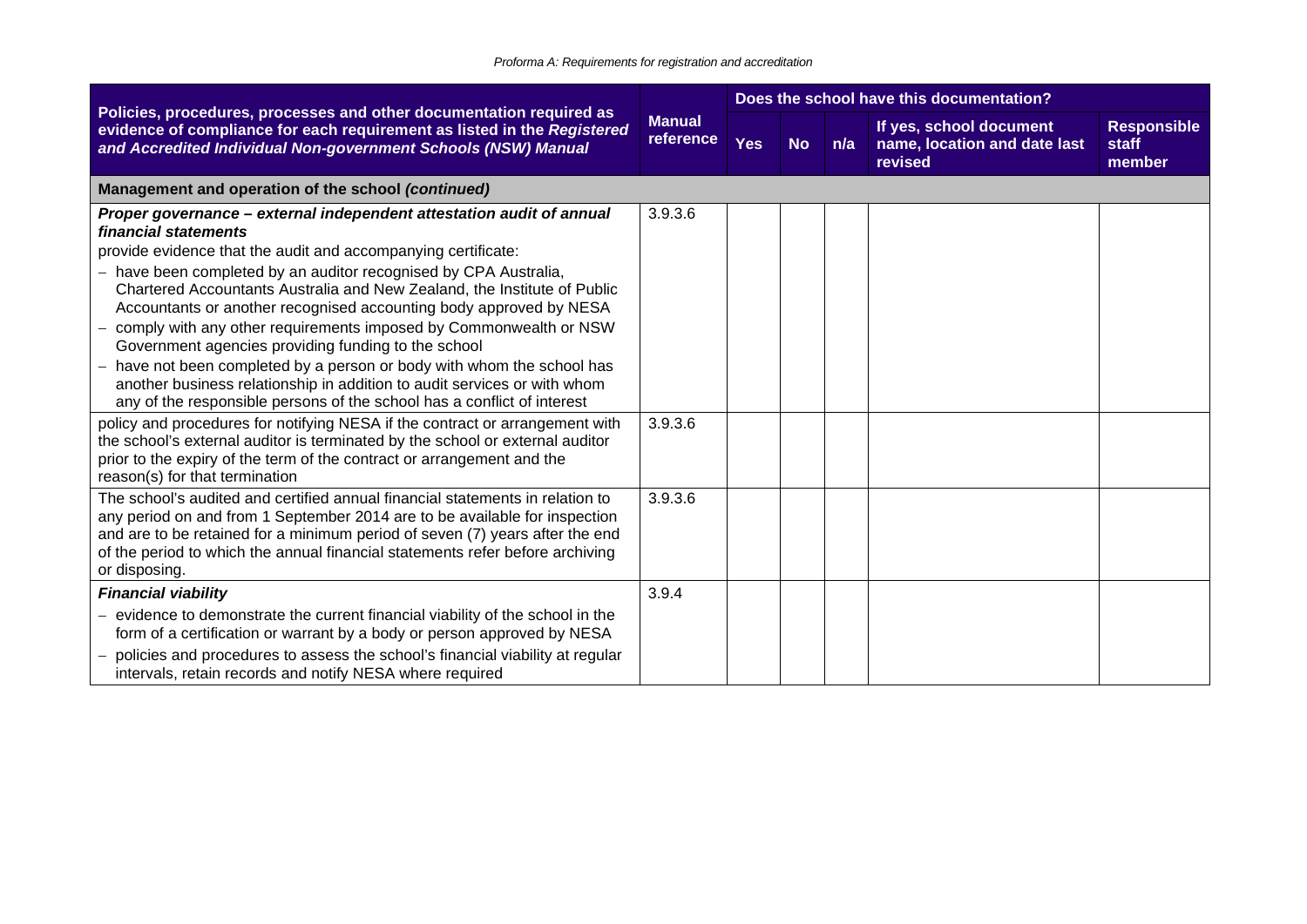|                                                                                                                                                                                                                                                                                                                                                   |                            |            |           |     | Does the school have this documentation?                           |                                       |
|---------------------------------------------------------------------------------------------------------------------------------------------------------------------------------------------------------------------------------------------------------------------------------------------------------------------------------------------------|----------------------------|------------|-----------|-----|--------------------------------------------------------------------|---------------------------------------|
| Policies, procedures, processes and other documentation required as<br>evidence of compliance for each requirement as listed in the Registered<br>and Accredited Individual Non-government Schools (NSW) Manual                                                                                                                                   | <b>Manual</b><br>reference | <b>Yes</b> | <b>No</b> | n/a | If yes, school document<br>name, location and date last<br>revised | <b>Responsible</b><br>staff<br>member |
| Management and operation of the school (continued)                                                                                                                                                                                                                                                                                                |                            |            |           |     |                                                                    |                                       |
| <b>Notifications to NESA</b>                                                                                                                                                                                                                                                                                                                      | 3.9.5                      |            |           |     |                                                                    |                                       |
| documented processes by which:                                                                                                                                                                                                                                                                                                                    |                            |            |           |     |                                                                    |                                       |
| the proprietor of the school, and, if the proprietor is a corporation, each<br>director, trustee or person concerned in the management of the school,                                                                                                                                                                                             |                            |            |           |     |                                                                    |                                       |
| each member of the governing body of the school, and                                                                                                                                                                                                                                                                                              |                            |            |           |     |                                                                    |                                       |
| the principal                                                                                                                                                                                                                                                                                                                                     |                            |            |           |     |                                                                    |                                       |
| are informed of their responsibilities under the Act, any Regulation under<br>the Act and NESA requirements, including any duties of disclosure or<br>notification                                                                                                                                                                                |                            |            |           |     |                                                                    |                                       |
| documented processes by which a return is made to NESA if, following an<br>investigation by a relevant agency or authority, the school is formally notified<br>in writing by that agency or authority of an alleged breach by the school of<br>any of the legislation specified in section 3.9.5 of the Manual                                    | 3.9.5                      |            |           |     |                                                                    |                                       |
| processes by which a return is made to NESA using NESA's online facility,<br>RANGS Online, when changes as specified in section 3.9.5 of the Manual<br>occur                                                                                                                                                                                      | 3.9.5                      |            |           |     |                                                                    |                                       |
| <b>Educational and financial reporting</b>                                                                                                                                                                                                                                                                                                        |                            |            |           |     |                                                                    |                                       |
| participation in annual reporting to publicly disclose the educational and<br>financial reporting measures and policies of the school as identified by the<br>Minister in an online or appropriate electronic form provided to NESA no later<br>than 30 June in the year following the reporting year                                             | 3.10.1                     |            |           |     |                                                                    |                                       |
| ensure that the school provides data to the Minister, if requested by the<br>Minister in order to report to Parliament on the effectiveness of schooling in<br>the State and that such data will be provided to NESA in an online or<br>appropriate electronic form within three (3) months of being notified that the<br>information is required | 3.10.2                     |            |           |     |                                                                    |                                       |

| Schools with boarding facilities |                       |  |  |  |
|----------------------------------|-----------------------|--|--|--|
| See Proforma B                   | $\sim$ $\sim$<br>◡. ៲ |  |  |  |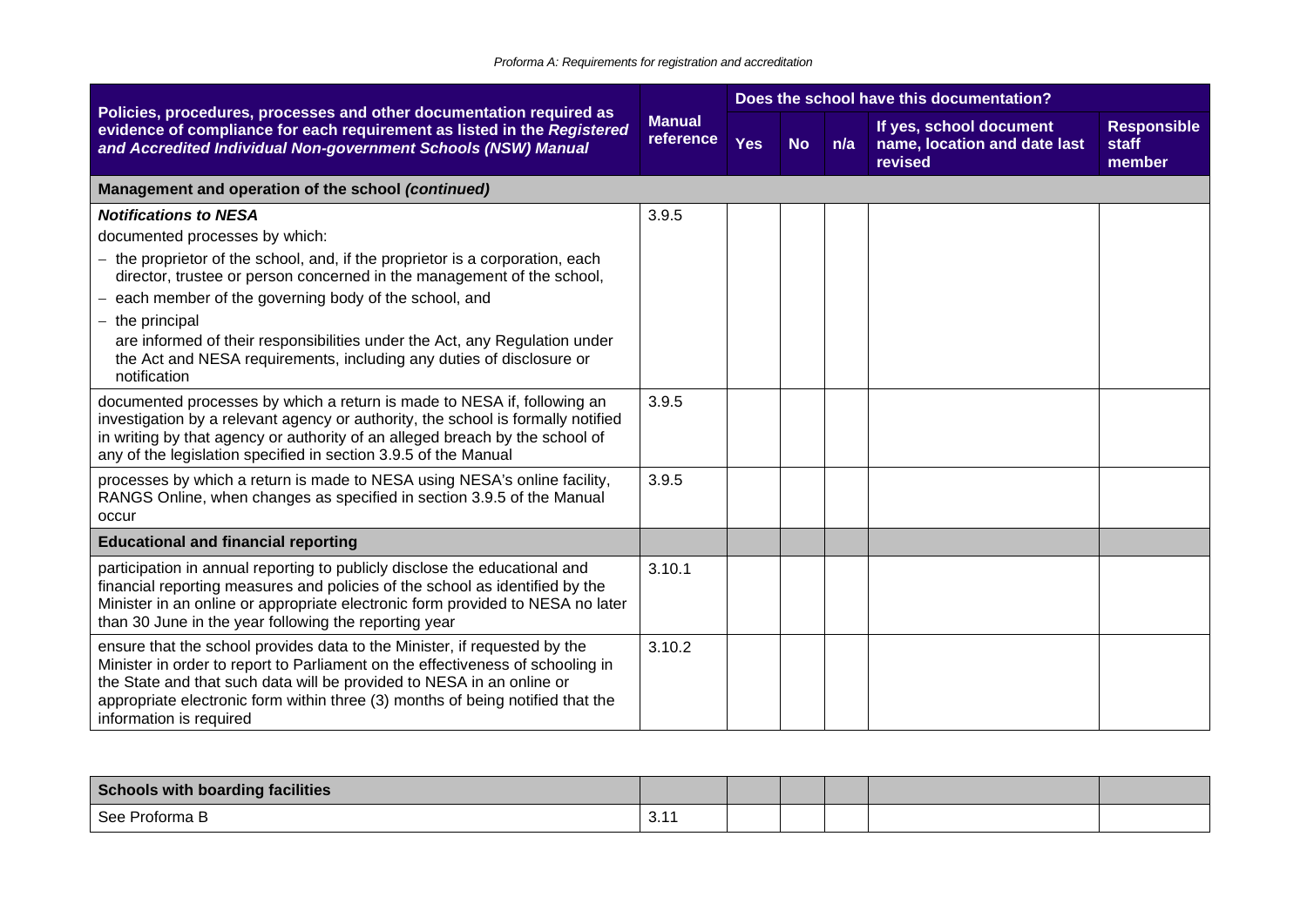## **Proforma B: Identifying existing school documentation that meets the requirements for schools with boarding facilities**

|                                                                                                                                                                                                                                                                                     | <b>Manual</b><br>reference | Does the school have this documentation? |           |     |                                                                    |                                       |  |  |  |
|-------------------------------------------------------------------------------------------------------------------------------------------------------------------------------------------------------------------------------------------------------------------------------------|----------------------------|------------------------------------------|-----------|-----|--------------------------------------------------------------------|---------------------------------------|--|--|--|
| Policies, procedures, processes and other documentation required as<br>evidence of compliance for each requirement as listed in the Registered<br>and Accredited Individual Non-government Schools (NSW) Manual                                                                     |                            | <b>Yes</b>                               | <b>No</b> | n/a | If yes, school document<br>name, location and date last<br>revised | <b>Responsible</b><br>staff<br>member |  |  |  |
| Schools with boarding facilities - education and welfare                                                                                                                                                                                                                            |                            |                                          |           |     |                                                                    |                                       |  |  |  |
| have in place and implement policies and procedures that include:<br>the aims and organisation of boarding at the school                                                                                                                                                            | 3.11.1                     |                                          |           |     |                                                                    |                                       |  |  |  |
| the enrolment policy, if different from the day school enrolment policy                                                                                                                                                                                                             |                            |                                          |           |     |                                                                    |                                       |  |  |  |
| any special aspects of the school's boarding facilities, for example co-<br>educational, week-day only boarding                                                                                                                                                                     |                            |                                          |           |     |                                                                    |                                       |  |  |  |
| a description of the facilities and support services provided for boarders                                                                                                                                                                                                          |                            |                                          |           |     |                                                                    |                                       |  |  |  |
| how the school's policies for boarding relate to day school policies                                                                                                                                                                                                                |                            |                                          |           |     |                                                                    |                                       |  |  |  |
| communication mechanisms                                                                                                                                                                                                                                                            |                            |                                          |           |     |                                                                    |                                       |  |  |  |
| Schools with boarding facilities - accommodation                                                                                                                                                                                                                                    |                            |                                          |           |     |                                                                    |                                       |  |  |  |
| evidence that the school:<br>assesses and monitors the standard and state of repair of boarding premises,<br>buildings and facilities, taking into account the requirements of relevant<br>legislation including the Explosives Act 2003 and the Work Health and Safety<br>Act 2011 | 3.11.2                     |                                          |           |     |                                                                    |                                       |  |  |  |
| undertakes and maintains details of annual fire safety statements which<br>comply with Part 9 Division 5 of the Environmental Planning and Assessment<br>Regulation 2000                                                                                                            |                            |                                          |           |     |                                                                    |                                       |  |  |  |
| maintains written evidence that any school premises and/or buildings first<br>occupied after 2003 comply with all legislation relevant at the time of<br>occupation                                                                                                                 |                            |                                          |           |     |                                                                    |                                       |  |  |  |
| maintains written evidence that any school premises and/or buildings that are<br>the subject of a development application after 2003 comply with all legislation<br>relevant at the time of occupation                                                                              |                            |                                          |           |     |                                                                    |                                       |  |  |  |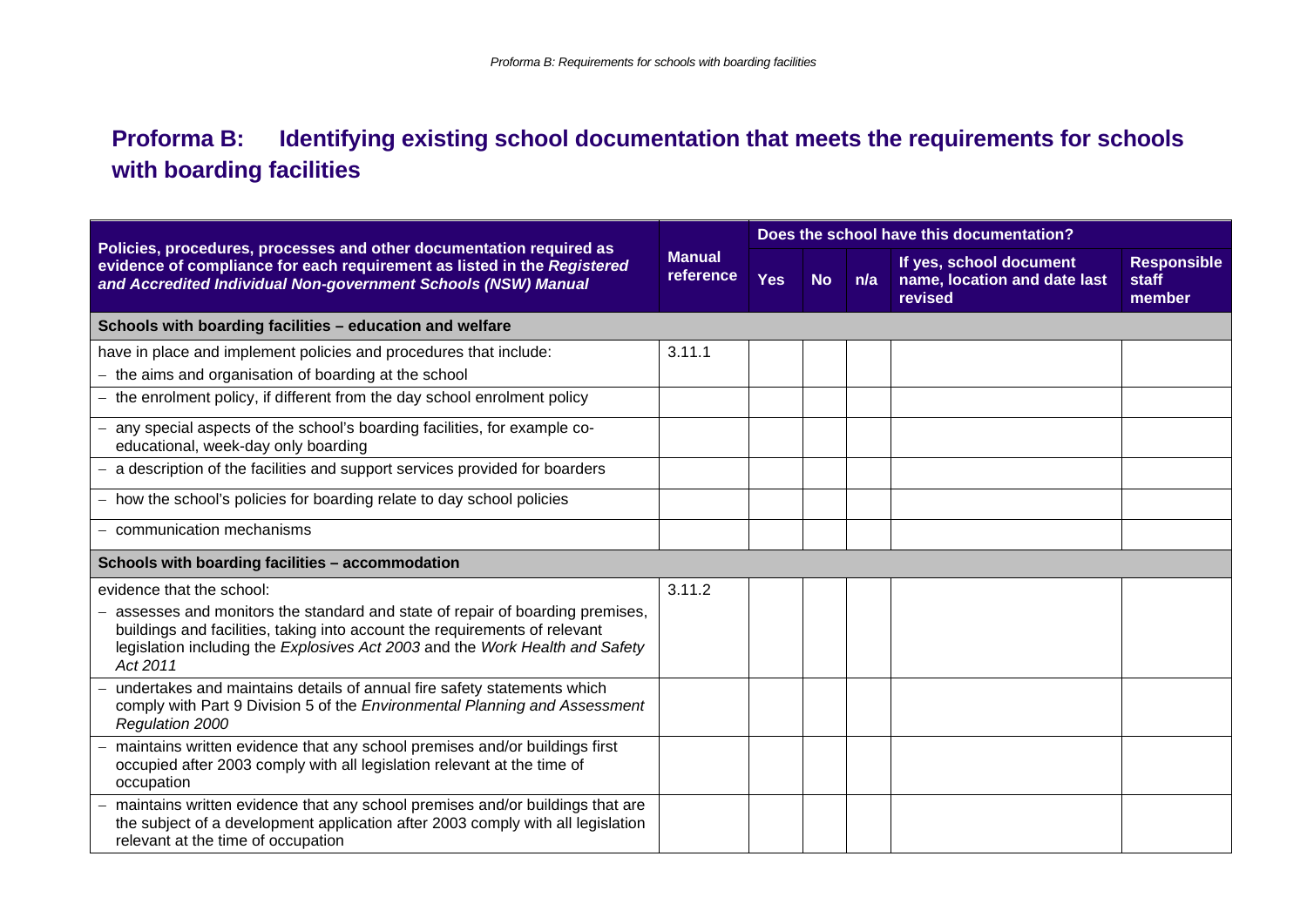|                                                                                                                                                                                                                                                                                                                              | <b>Manual</b><br>reference |     | Does the school have this documentation? |     |                                                                    |                                       |  |  |  |
|------------------------------------------------------------------------------------------------------------------------------------------------------------------------------------------------------------------------------------------------------------------------------------------------------------------------------|----------------------------|-----|------------------------------------------|-----|--------------------------------------------------------------------|---------------------------------------|--|--|--|
| Policies, procedures, processes and other documentation required as<br>evidence of compliance for each requirement as listed in the Registered<br>and Accredited Individual Non-government Schools (NSW) Manual                                                                                                              |                            | Yes | <b>No</b>                                | n/a | If yes, school document<br>name, location and date last<br>revised | <b>Responsible</b><br>staff<br>member |  |  |  |
| Schools with boarding facilities - accommodation (continued)                                                                                                                                                                                                                                                                 |                            |     |                                          |     |                                                                    |                                       |  |  |  |
| - has policies and procedures to meet the requirements of the Disability<br>Discrimination Act 1992 in terms of the school's boarding buildings and<br>premises                                                                                                                                                              |                            |     |                                          |     |                                                                    |                                       |  |  |  |
| - for buildings that are subject of a development consent or erected since 1997,<br>will have evidence of relevant council approval in relation to Class 3 of the BCA                                                                                                                                                        | 3.11.2                     |     |                                          |     |                                                                    |                                       |  |  |  |
| Schools with boarding facilities - boarders' rights and responsibilities                                                                                                                                                                                                                                                     |                            |     |                                          |     |                                                                    |                                       |  |  |  |
| have in place and implement policies and procedures that include:                                                                                                                                                                                                                                                            | 3.11.3                     |     |                                          |     |                                                                    |                                       |  |  |  |
| - codes of conduct for members of the boarding community describing the<br>rights and responsibilities of boarders and, if relevant, staff supervision of any<br>student leadership system in the boarding school organisation if it provides<br>authority for students to discipline or direct other students at the school |                            |     |                                          |     |                                                                    |                                       |  |  |  |
| management of student behaviour including but not limited to processes for<br>suspension, expulsion and exclusion based on procedural fairness                                                                                                                                                                               |                            |     |                                          |     |                                                                    |                                       |  |  |  |
| - a process for handling complaints that describes how matters of concern can<br>be raised and a process for responding to those concerns                                                                                                                                                                                    |                            |     |                                          |     |                                                                    |                                       |  |  |  |
| Schools with boarding facilities - child protection                                                                                                                                                                                                                                                                          |                            |     |                                          |     |                                                                    |                                       |  |  |  |
| have in place and implement policies and procedures to:<br>- ensure that all staff directly involved with the supervision of boarders are<br>informed annually of their legal responsibilities related to child protection, and<br>other relevant school expectations                                                        | 3.11.4                     |     |                                          |     |                                                                    |                                       |  |  |  |
| ensure that requirements to prevent, identify, report and investigate<br>allegations of reportable conduct in compliance with the Children's Guardian<br>Act 2019 are made known to staff annually                                                                                                                           |                            |     |                                          |     |                                                                    |                                       |  |  |  |
| ensure that the school meets the requirements of the Child Protection<br>(Working with Children) Act 2012 in relation to working with children check<br>clearances for all persons in child-related work, as required                                                                                                        |                            |     |                                          |     |                                                                    |                                       |  |  |  |
| ensure that the school has documented processes for being assured that any<br>external provider accessed by the school complies with the Child Protection<br>(Working with Children) Act 2012                                                                                                                                |                            |     |                                          |     |                                                                    |                                       |  |  |  |
| - prevent, identify and respond to reportable matters in accordance with<br>legislative requirements                                                                                                                                                                                                                         |                            |     |                                          |     |                                                                    |                                       |  |  |  |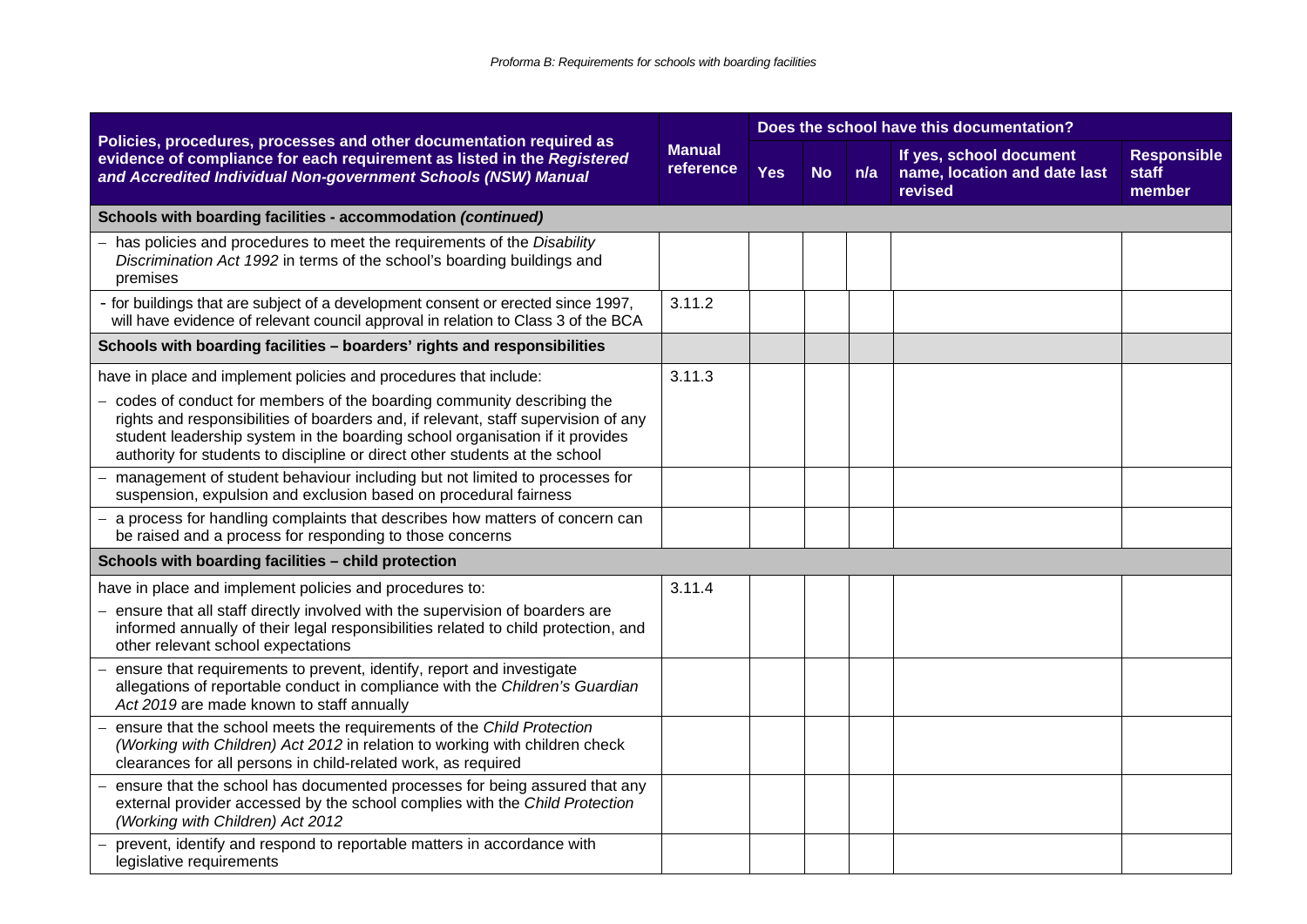|                                                                                                                                                                                                                                  |                            | Does the school have this documentation? |           |     |                                                                    |                                       |  |  |  |
|----------------------------------------------------------------------------------------------------------------------------------------------------------------------------------------------------------------------------------|----------------------------|------------------------------------------|-----------|-----|--------------------------------------------------------------------|---------------------------------------|--|--|--|
| Policies, procedures, processes and other documentation required as<br>evidence of compliance for each requirement as listed in the Registered<br>and Accredited Individual Non-government Schools (NSW) Manual                  | <b>Manual</b><br>reference | <b>Yes</b>                               | <b>No</b> | n/a | If yes, school document<br>name, location and date last<br>revised | <b>Responsible</b><br>staff<br>member |  |  |  |
| Schools with boarding facilities - child protection (continued)                                                                                                                                                                  |                            |                                          |           |     |                                                                    |                                       |  |  |  |
| ensure that all staff who are mandatory reporters under the Children and<br>Young Persons (Care and Protection) Act 1998 are informed annually of their<br>obligations and the manner in which the school expects them to comply | 3.11.4                     |                                          |           |     |                                                                    |                                       |  |  |  |
| set clear guidelines and expectations for stakeholders regarding complaints or<br>allegations of staff misconduct or reportable conduct                                                                                          |                            |                                          |           |     |                                                                    |                                       |  |  |  |
| publish the school's complaint handling procedures regarding allegations of<br>staff misconduct or reportable conduct                                                                                                            |                            |                                          |           |     |                                                                    |                                       |  |  |  |
| ensure that all staff have up-to-date handbooks and undertake professional<br>development as determined by the principal                                                                                                         |                            |                                          |           |     |                                                                    |                                       |  |  |  |
| Schools with boarding facilities - risk of harm                                                                                                                                                                                  |                            |                                          |           |     |                                                                    |                                       |  |  |  |
| have in place and implement policies and procedures that include supervision,<br>with specific reference to:<br>- identification of staff with allocated responsibility for students over a twenty-<br>four (24) hour period     | 3.11.5                     |                                          |           |     |                                                                    |                                       |  |  |  |
| - monitoring the whereabouts of students over a twenty-four (24) hour period                                                                                                                                                     |                            |                                          |           |     |                                                                    |                                       |  |  |  |
| protocols and guidelines, including risk management, for boarders<br>undertaking on-site and off-site activities                                                                                                                 |                            |                                          |           |     |                                                                    |                                       |  |  |  |
| protocols for leave and travel arrangements                                                                                                                                                                                      |                            |                                          |           |     |                                                                    |                                       |  |  |  |
| Schools with boarding facilities - boarders' physical wellbeing and development                                                                                                                                                  |                            |                                          |           |     |                                                                    |                                       |  |  |  |
| have in place and implement policies and procedures that include:<br>supplying food that meets the Australian Dietary Guidelines                                                                                                 | 3.11.6                     |                                          |           |     |                                                                    |                                       |  |  |  |
| catering that complies with the requirements of the NSW Food Act 2003                                                                                                                                                            |                            |                                          |           |     |                                                                    |                                       |  |  |  |
| - facilities, personnel and programs for physical activity                                                                                                                                                                       |                            |                                          |           |     |                                                                    |                                       |  |  |  |
| have in place and implement policies and procedures for health care that<br>include:                                                                                                                                             | 3.11.6                     |                                          |           |     |                                                                    |                                       |  |  |  |
| - twenty-four (24) hour access to emergency medical assistance                                                                                                                                                                   |                            |                                          |           |     |                                                                    |                                       |  |  |  |
| training of all staff directly involved in the supervision of boarders to the<br>equivalent of Provide First Aid (HLTAID003)                                                                                                     |                            |                                          |           |     |                                                                    |                                       |  |  |  |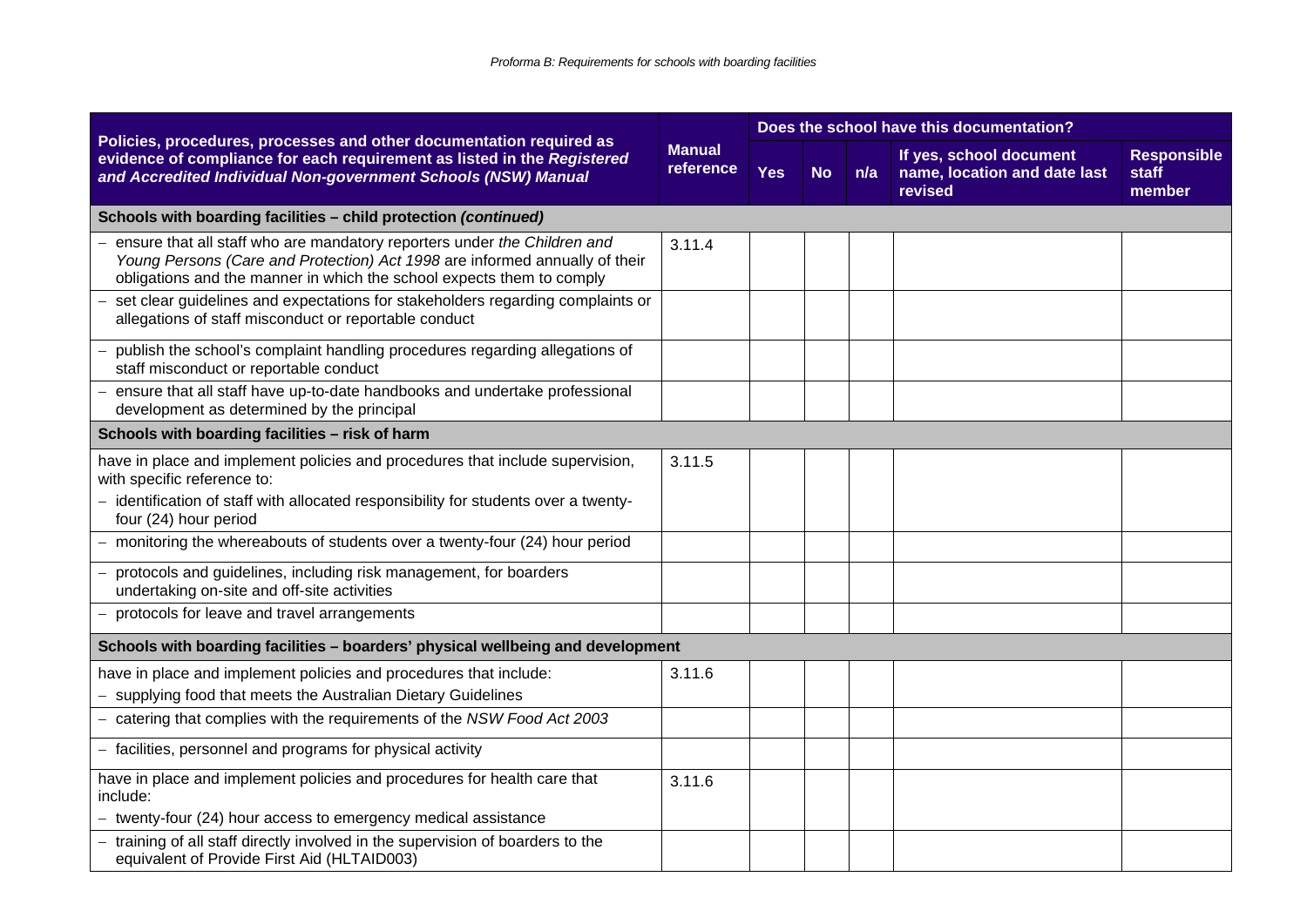|                                                                                                                                                                                                                 | <b>Manual</b><br>reference | Does the school have this documentation? |           |     |                                                                    |                                       |  |  |  |
|-----------------------------------------------------------------------------------------------------------------------------------------------------------------------------------------------------------------|----------------------------|------------------------------------------|-----------|-----|--------------------------------------------------------------------|---------------------------------------|--|--|--|
| Policies, procedures, processes and other documentation required as<br>evidence of compliance for each requirement as listed in the Registered<br>and Accredited Individual Non-government Schools (NSW) Manual |                            | <b>Yes</b>                               | <b>No</b> | n/a | If yes, school document<br>name, location and date last<br>revised | <b>Responsible</b><br>staff<br>member |  |  |  |
| Schools with boarding facilities - boarders' physical wellbeing and development (continued)                                                                                                                     |                            |                                          |           |     |                                                                    |                                       |  |  |  |
| - monitoring the physical health of boarders                                                                                                                                                                    | 3.11.6                     |                                          |           |     |                                                                    |                                       |  |  |  |
| - consent from and notification of parents/guardians regarding the administering<br>of first aid and medical care                                                                                               |                            |                                          |           |     |                                                                    |                                       |  |  |  |
| - managing communicable and infectious diseases                                                                                                                                                                 |                            |                                          |           |     |                                                                    |                                       |  |  |  |
| - managing immunisation and screening                                                                                                                                                                           |                            |                                          |           |     |                                                                    |                                       |  |  |  |
| - distribution and monitoring of medication                                                                                                                                                                     |                            |                                          |           |     |                                                                    |                                       |  |  |  |
| - care of ill boarders                                                                                                                                                                                          |                            |                                          |           |     |                                                                    |                                       |  |  |  |
| - ancillary health services, including facilities and personnel available on-site<br>and off-site and how to access these services                                                                              |                            |                                          |           |     |                                                                    |                                       |  |  |  |
| have in place and implement policies and procedures that include:                                                                                                                                               | 3.11.7                     |                                          |           |     |                                                                    |                                       |  |  |  |
| - personnel responsible for pastoral care                                                                                                                                                                       |                            |                                          |           |     |                                                                    |                                       |  |  |  |
| - identification of and support for students with special needs                                                                                                                                                 |                            |                                          |           |     |                                                                    |                                       |  |  |  |
| - homework and access to assistance with homework                                                                                                                                                               |                            |                                          |           |     |                                                                    |                                       |  |  |  |
| - access to counselling where required                                                                                                                                                                          |                            |                                          |           |     |                                                                    |                                       |  |  |  |
| - provision for parent/guardian-student communication                                                                                                                                                           |                            |                                          |           |     |                                                                    |                                       |  |  |  |
| Schools with boarding facilities - day-to-day management                                                                                                                                                        |                            |                                          |           |     |                                                                    |                                       |  |  |  |
| have in place and implement policies and procedures that include:                                                                                                                                               | 3.11.8                     |                                          |           |     |                                                                    |                                       |  |  |  |
| - security of the boarding school and its students, buildings and facilities for<br>twenty-four (24) hours each day                                                                                             |                            |                                          |           |     |                                                                    |                                       |  |  |  |
| - response to serious incidents and emergencies                                                                                                                                                                 |                            |                                          |           |     |                                                                    |                                       |  |  |  |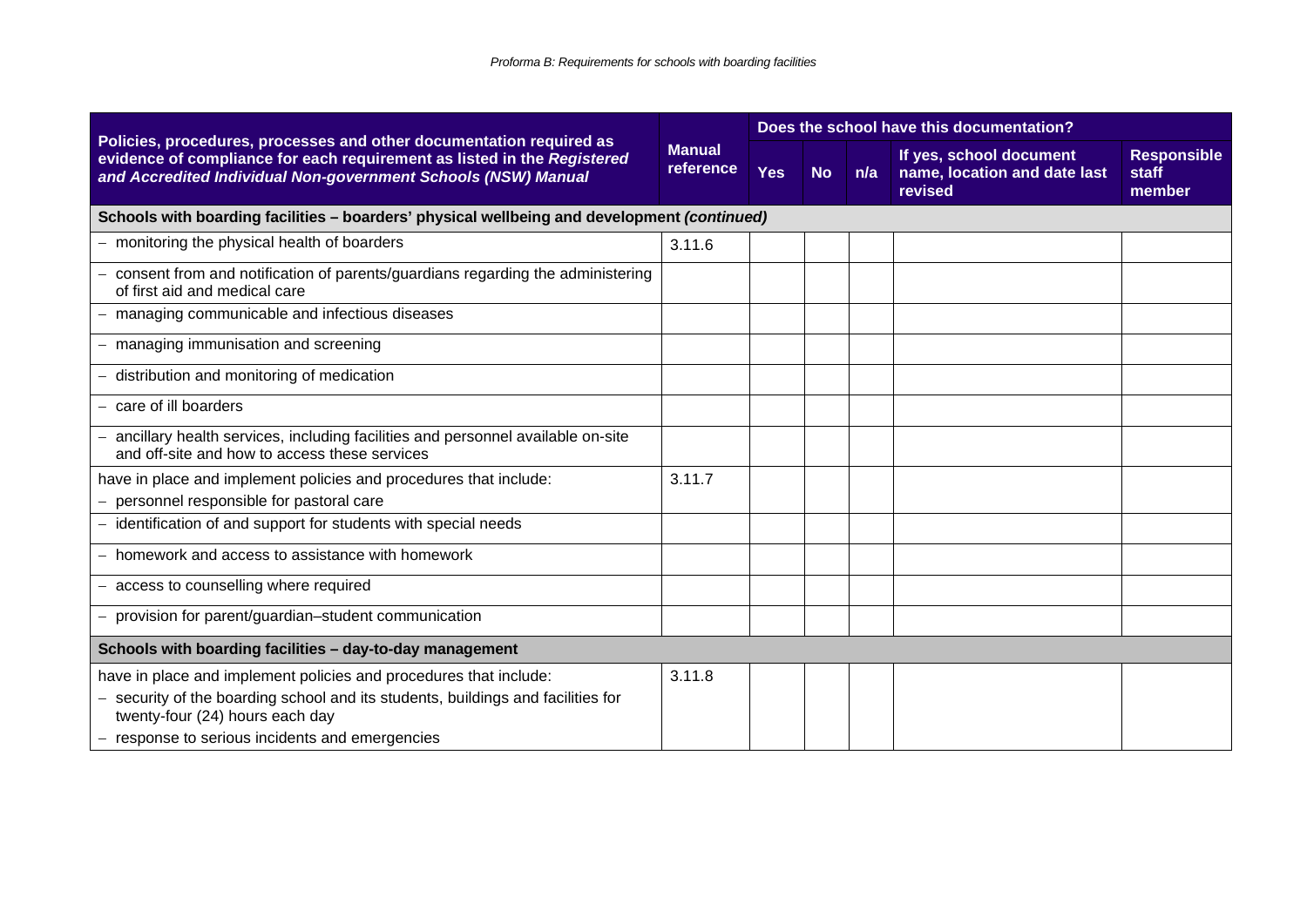### **Proforma C: Identifying existing school documentation that meets the requirements for registration and accreditation for schools using or accessing outside tutors and/or external providers**

|                                                                                                                                                                                                                 |                            | Does the school have this documentation? |           |     |                                                                    |                                       |  |  |
|-----------------------------------------------------------------------------------------------------------------------------------------------------------------------------------------------------------------|----------------------------|------------------------------------------|-----------|-----|--------------------------------------------------------------------|---------------------------------------|--|--|
| Policies, procedures, processes and other documentation required as<br>evidence of compliance for each requirement as listed in the Registered<br>and Accredited Individual Non-government Schools (NSW) Manual | <b>Manual</b><br>reference | <b>Yes</b>                               | <b>No</b> | n/a | If yes, school document<br>name, location and date last<br>revised | <b>Responsible</b><br>staff<br>member |  |  |
| <b>Outside tutors</b>                                                                                                                                                                                           |                            |                                          |           |     |                                                                    |                                       |  |  |
| documented process used to verify an outside tutor's capacity to teach a<br>course                                                                                                                              | 3.2.2                      |                                          |           |     |                                                                    |                                       |  |  |
| documented process used to ensure that in accessing an outside tutor the<br>school continues to comply with the requirements under the Child Protection<br>(Working with Children) Act 2012                     | 3.2.2                      |                                          |           |     |                                                                    |                                       |  |  |
| documented process used to ensure that the school, if accredited, continues<br>to comply with the requirements of the ACE Website for approved study with<br>an outside tutor                                   | 3.2.2                      |                                          |           |     |                                                                    |                                       |  |  |
| For each outside tutor approved by the school:                                                                                                                                                                  | 3.2.2                      |                                          |           |     |                                                                    |                                       |  |  |
| - evidence that originals of the outside tutor's qualifications and/or evidence<br>of experience and/or expertise have been seen by the principal or the<br>principal's (or equivalent's) authorised delegate   |                            |                                          |           |     |                                                                    |                                       |  |  |
| evidence that the school has sought and obtained satisfactory reports from<br>referees concerning the outside tutor's suitability as an outside tutor                                                           |                            |                                          |           |     |                                                                    |                                       |  |  |
| details of the process undertaken by the school to verify the outside tutor's<br>capacity to teach a course and the outcome of that process                                                                     |                            |                                          |           |     |                                                                    |                                       |  |  |
| evidence of a working with children check clearance as required under the<br>Child Protection (Working with Children) Act 2012 in relation to the outside<br>tutor and the outcome of that process              |                            |                                          |           |     |                                                                    |                                       |  |  |
| procedures to ensure that curriculum requirements are being met and will<br>continue to be met for the course(s) of study delivered by the outside tutor                                                        |                            |                                          |           |     |                                                                    |                                       |  |  |
| documented processes to maintain records to demonstrate that each<br>student's overall pattern of study meets the eligibility requirements for the<br>RoSA or HSC                                               | 5.3.2                      |                                          |           |     |                                                                    |                                       |  |  |